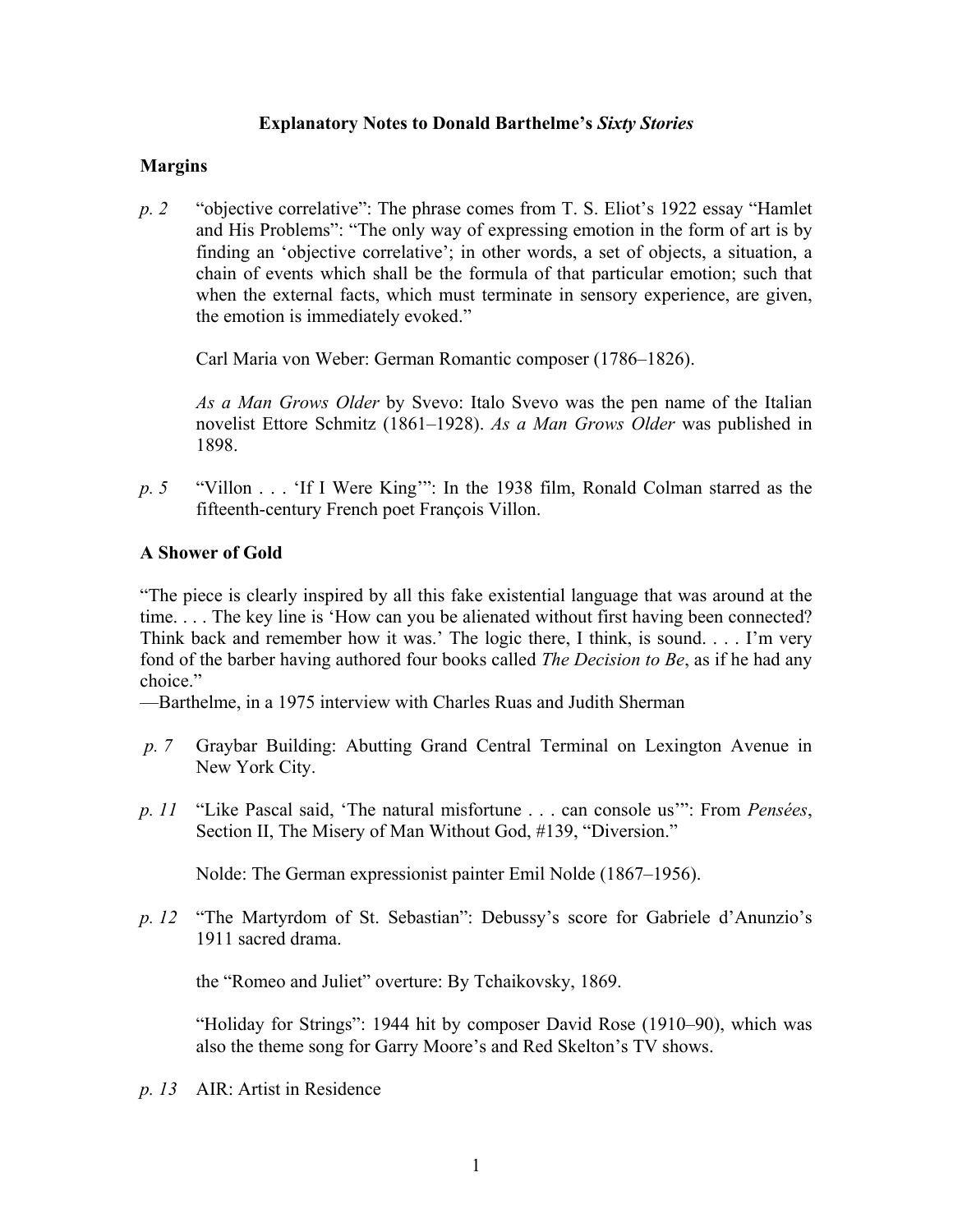*p. 15* "the Olivetti showroom on Fifth Avenue": "Someone had permanently mounted in front of a store one of those flat Olivettis, on a stand, and it was there even at night when the store was closed. And they put a long piece of paper in it, and people used to type messages and so you'd go see what crazy things people had written on the Olivetti today."

—Barthelme, in a 1981 interview with Jo Brans

"Golden Earrings": Song by Raymond B. Evans, Jay Livingston, and Victor from the 1947 film of the same title, with Marlene Dietrich and Ray Milland; a hit for Peggy Lee.

*p. 16* "My mother was . . . and my father a shower of gold.": Danaë, the daughter of the king of Argos, was impregnated by Zeus in the form of a shower of gold and gave birth to Perseus.

"I was noble in reason": *Hamlet*, Act II, scene ii

## **Me and Miss Mandible**

- *p. 18 Sounds of Sebring*: Riverside Records issued annual albums of racecar sounds from the twelve-hour Sebring Grand Prix beginning in the mid-1950s.
- *p. 24* Who are these people, Debbie, Eddie, Liz . . . such a predicament?: The Debbie Reynolds-Eddie Fisher-Elizabeth Taylor love triangle was the tabloid story of 1959.
- *p. 28* the Old Guard: Napoleon's elite imperial guard.

# **For I'm the Boy**

The original title was "For I'm the Boy Whose Only Joy Is Loving You." It's a line from the Al Dubin-Harry Warren song "Remember Me," written for the 1937 movie *Mr. Dodd Takes the Air*.

*p. 31* th' curlew's cry an' th' white giant's thigh: Probably alluding to Longfellow's "Robert Burns": "Songs flush with purple bloom the rye/The plover's call, the curlew's cry/Sing in his brain."

## **Will You Tell Me?**

*p. 38* —Go peddle your hyacinths, Hyacinth girl.: See Eliot's *The Waste Land*: "You gave my hyacinths first a year ago;/"They called me the hyacinth girl."

It is a portrait, Hubert said . . . of their development.: From Mikhail Lermontov's introduction to his novel *A Hero of Our Time* (1840–41).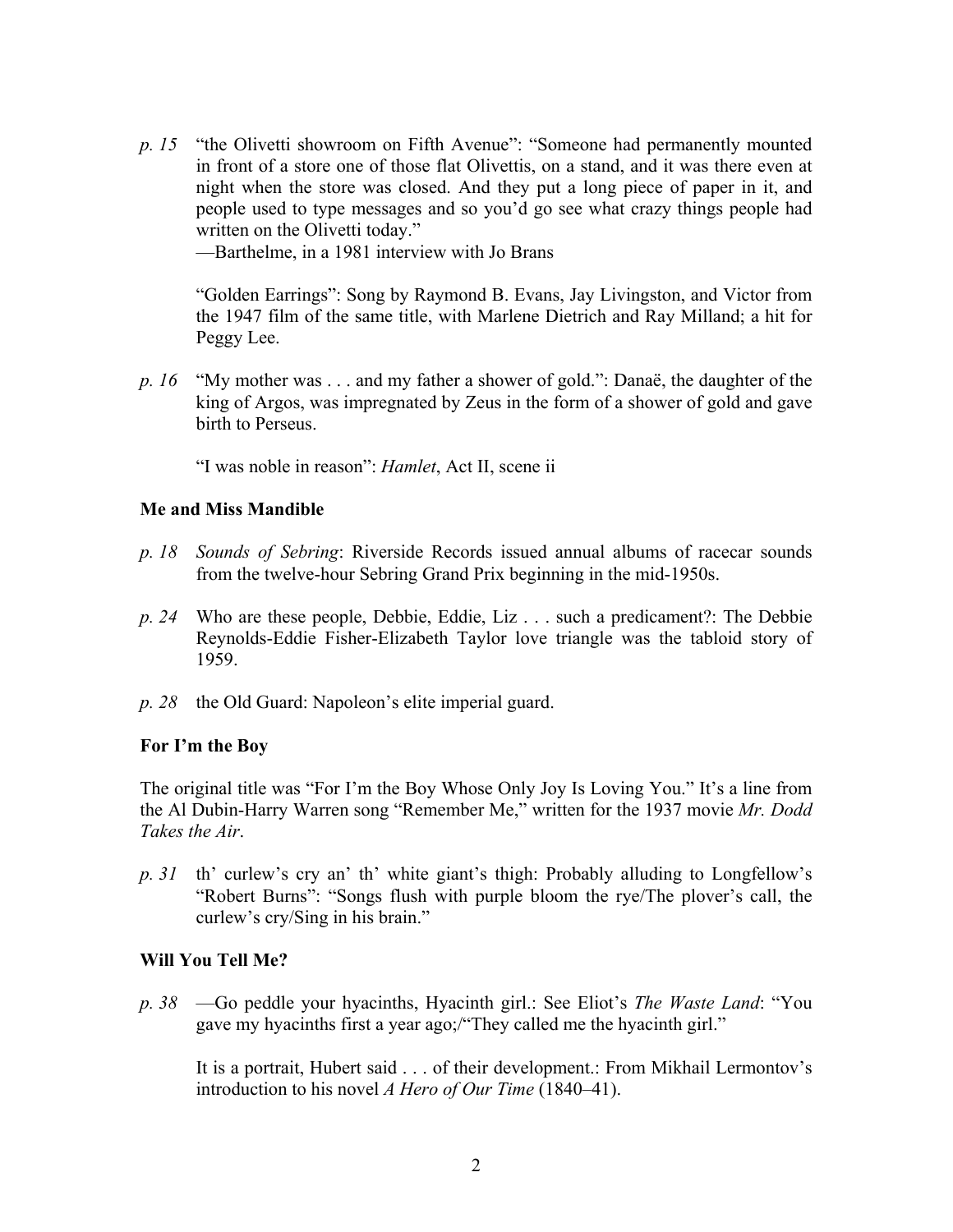- *p. 42* Charles started to cry. He had been reading Bergson.: Henri Bergson (1859– 1941). Charles must have been reading Bergson's *Laughter* (1900), which articulated his theory of comedy. Bergson is mentioned again in "Rebecca."
- *p. 44* Joel S. Goldsmith's books on the oneness of life: Goldsmith (1892–1964) was a spiritual teacher whose books include *The Infinite Way*, *Practicing the Presence*, and *Consciousness Is What I Am*.

The Cow on the Roof: Darius Milhaud's 1919 composition *Le boeuf sur le toit*, which took its title from a Brazilian popular song, has lent its name to a Paris restaurant.

*p. 45* Pard: Bridge players' jargon for partner. But see Keats's "Ode to a Nightingale," in which the word means a chariot-pulling leopard: "Away! away! For I will fly to thee/Not charioted by Bacchus and his pards/But on the viewless wings of Poesy,/Though the dull brain perplexes and retards . . ."

## **The Balloon**

- *p. 46* the Plaza: Located at 59th Street and Fifth Avenue in New York City.
- *p. 50* Gallery of Modern Art: Located at Columbus Circle. For an account of this folly, see Tom Wolfe's "The Luther of Columbus Circle," in *The Kandy-Colored Tangerine-Flake Streamline Baby*.
- *p. 51* Bergen: On the west coast of Norway. It's also mentioned in "Grandmother's House."

## **The President**

*p. 52* "Struttin' with Some Barbecue": By Louis Armstrong and His Hot Five, 1927.

*The Gypsy Baron*: By Johann Strauss II, 1885.

*p. 55* Town Hall: A concert hall on West 43rd Street in New York City.

his mother's summer journey: See "Paraguay." Jane E. Duncan's *A Summer Ride Though Western Tibet* was published in 1906.

dandymen: "Dandies" were like sedan chairs, carried by native "dandymen."

## **Game**

*p. 58* USAFI: The United States Armed Forces Institute offers correspondence courses.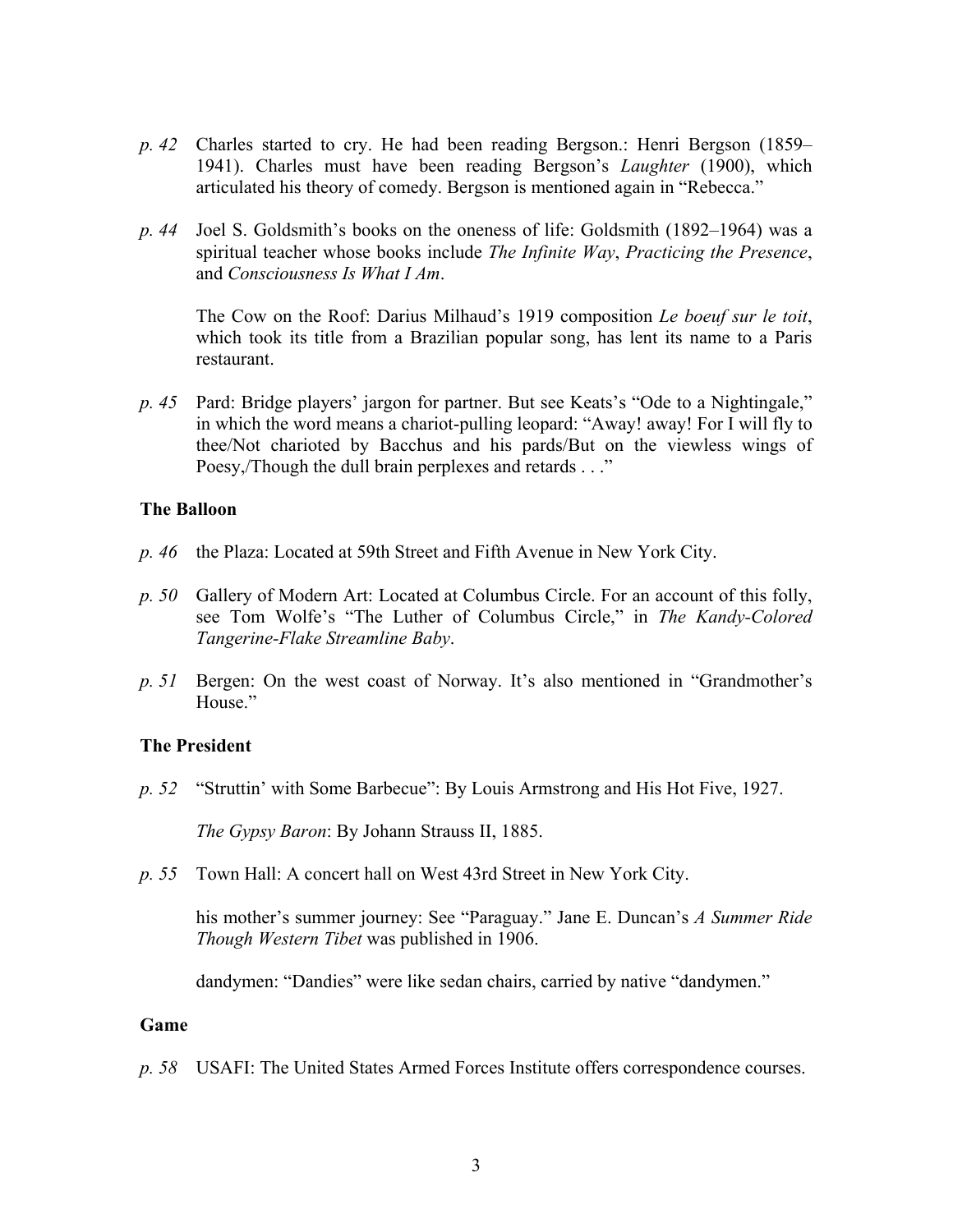*p. 60* "Guten abend, gute Nacht": The familiar lullaby.

### **Alice**

*p. 61* the hinder portion scalding-house: This seems to be one of those passages in which Barthelme attempted what he called "a pointillist technique." In a 1981 interview he told J. D. O'Hara that "what you get is . . . merged meanings, whether from words placed side by side in a seemingly arbitrary way or phrases similarly arrayed . . . 'Petronius mothballs.' Of course you can do this all day long and the results will be fully as poor as the specimen furnished. Still, it's a North Sea to be explored."

mutton-tugger: Possibly some obscure bit of dialect, but more likely Barthelme's pulling the wool over our eyes.

harmonica rascal: Borrah Minnevich's Harmonica Rascals performed from the 1920s to the 1950s.

*p. 62* battologized: repeated excessively

Malachi . . . Buck: The Old Testament prophet Malachi castigated such abominations as adultery; in Joyce's *Ulysses*, Buck Mulligan's real name is Malachi.

- *p. 63* Poujadist: Refers to the French right-wing political movement of the 1950s.
- *p. 64* gree: An archaic word for goodwill or satisfaction.

Tinguely: The Swiss kinetic artist Jean Tinguely (1925–91).

*p. 65* ligamenta lata: In the Baldy-Webster operation to correct a tipped uterus (a condition mentioned later in this story), the ligamenta rotunda is pulled through the ligamenta lata.

oolfoo: Possibly "fool" using a pig-latinate form of slang called "center slang."

axiologicalist: Axiology is the branch of philosophy concerned with values: esthetics, ethics, religion.

deontologicalists: Ontology is the branch of metaphysics concerned with existence.

the New School: The New School for Social Research, on West 12th Street (near Barthelme's former apartment on West 11th Street).

*p. 66* Primary Structure: The sequence of amino acids in a protein.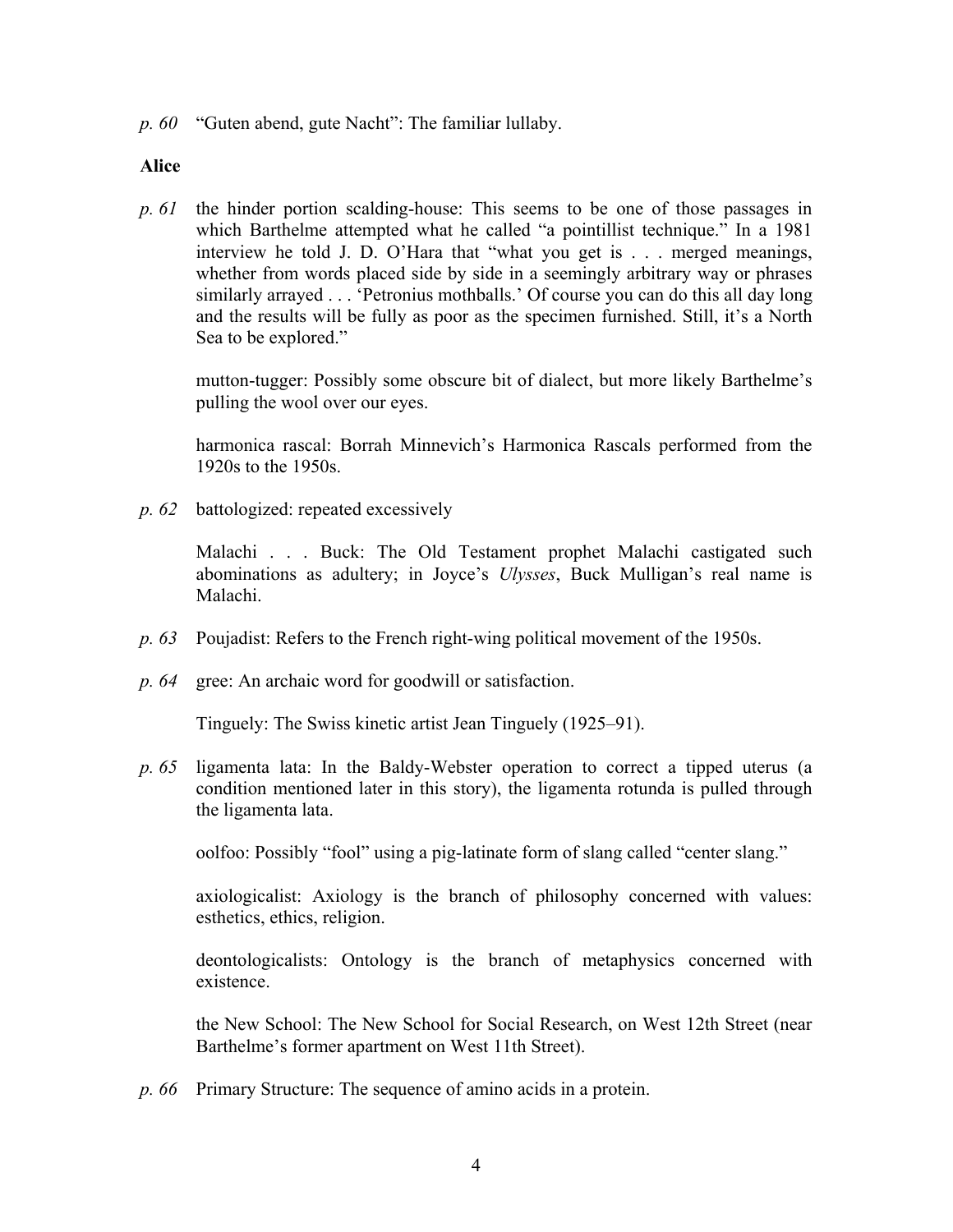Klinger: The German painter and sculptor Max Klinger (1857–1920). This 1881 aquatint is in the Museum der Bildenden Künste in Liepzig.

Dr. Haacke: Possibly the German artist Hans Haacke (b. 1936).

*p. 67* Women's House of Detention: Formerly on Greenwich Avenue in the Village.

*pneumatiques*: Messages sent by Paris's system of pneumatic tubes, finally closed in 1983.

## **Robert Kennedy Saved from Drowning**

"There's nothing real in the Robert Kennedy story whatsoever, with one single exception—where Robert Kennedy comes into a gallery and looks at a painting and makes some joke. . . . That actually took place, because I was in the gallery, and I believe it was a Kenneth Nolan show. . . . It was a story I wrote in Copenhagen, about a year before he was assassinated, I believe. I always want to put a date on that story when it's reprinted so that people won't think it was written after he was assassinated."

—Barthelme, in a 1975 interview with Charles Ruas and Judith Sherman. The title alludes to Jean Renoir's 1932 film *Boudu Saved from Drowning*.

- *p. 70* MÖBEL, MEUBLES: furniture
- *p. 71* Karsh of Ottawa: The Canadian portrait photographer Yousef Karsh (1908–2002).
- *p. 74* Sidi-Madani: South of Algiers.
- *p. 76* Poulet: Literary critic of the Geneva School Georges Poulet (1902–91).
- *p. 77* Marivaux: The French playwright Pierre Marivaux (1688–1763).

His flat black hat, his black cape . . . his mask: The description sounds like Zorro, the Mexican Robin Hood, mentioned in "The Abduction from the Seraglio."

## **Report**

- *p. 78* Isambard Kingdom Brunel: British engineer (1806–59).
- *p. 79* the cuckooflower, the doctorfish: Yes, they both exist.
- *p. 80* banjo splint: So does this.

"Nothing mechanical is alien to me": See the Roman playwright Terence: "Nothing human is alien to me."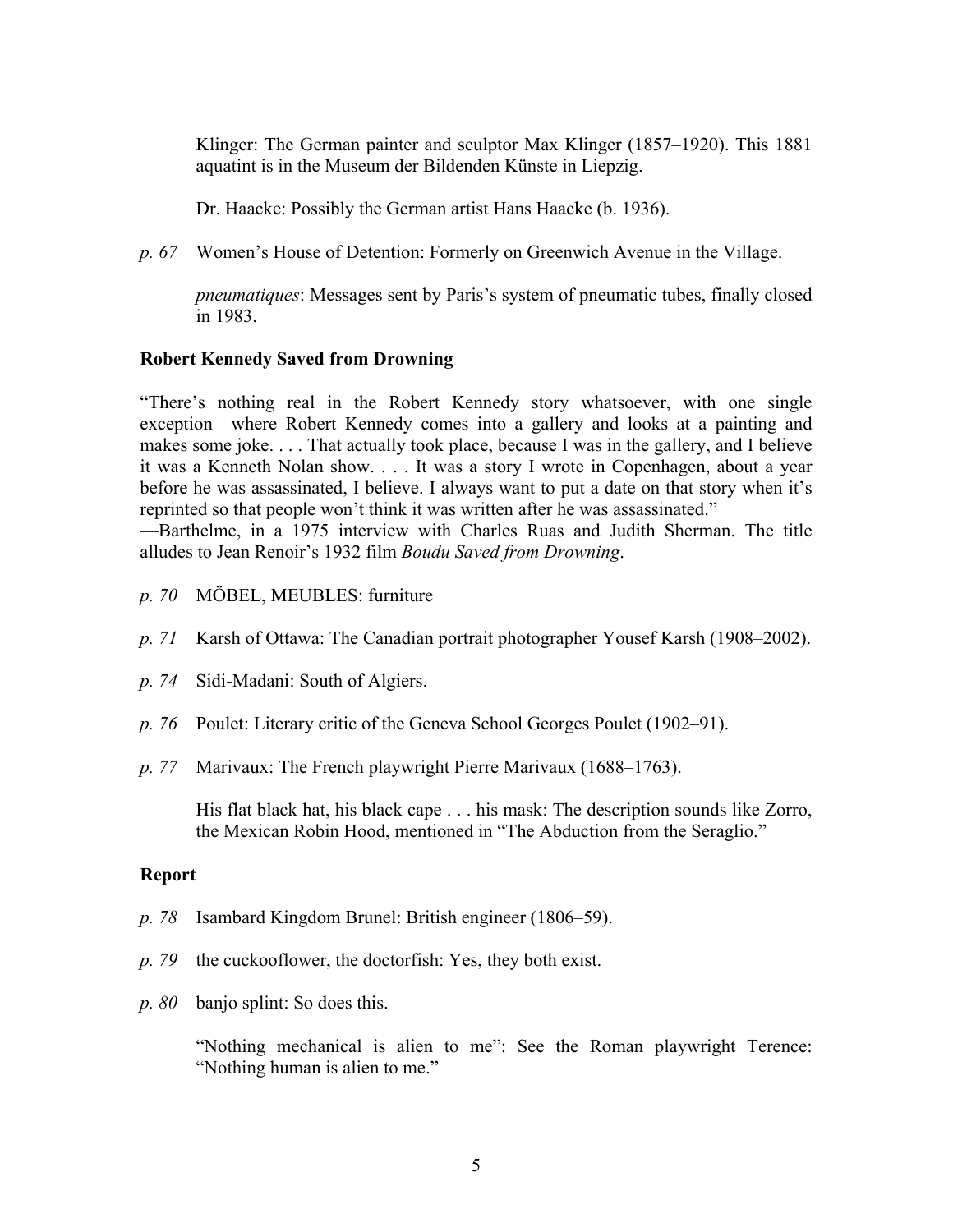*p. 81* surd: A sum containing one or more irrational roots of numbers.

## **The Dolt**

*p. 88* The man had gone off to Seville, to see if hell was a city much like it: See George Bernard Shaw's *Man and Superman*, Act III: "As saith the poet, Hell is a city much like Seville."

## **See the Moon?**

- *p. 90* Rutherford: The British physicist Ernest Rutherford (1871–1937).
- *p. 91* I wrote poppycock for the president of a university: "I did, in fact, while working for the university [of Houston, around 1960], write some speeches for the then president."

—Barthelme, in a 1971–72 interview with Jerome Klinkowitz

Fantastic metaphysical advantage: "There's a physicality of color, of an object present before a spectator, which painters don't have to project by means of words."

—Barthelme, in a 1980 interview with Larry McCaffery

Fragments are the only form I trust: "It's a statement by the character about what he is feeling at that particular moment. I hope that whatever I think about esthetics would be a shade more complicated than that. Because that particular line has been richly misunderstood so often . . . I have thought of making a public recantation. I can see the story in, say, *Women's Wear Daily*: WRITER CONFESSES THAT HE NO LONGER TRUSTS FRAGMENTS . . ." —Barthelme, in a 1970–71 interview with Jerome Klinkowitz

Komsomol: The Soviet Union's communist youth organization.

*p. 93* He was a ballplayer, semi-pro ballplayer, for a while: "My grandfather was, early in his career, a semi-pro ballplayer. . . . He traveled around and played for the Atlanta Seagulls, or whatever the devil it's called, and ended up in Galveston where he settled down and went into the lumber business."

—Barthelme, in a 1975 interview with Charles Ruas and Judith Sherman

Skinner box: Behaviorist psychologist B. F. Skinner's apparatus for conducting conditioning experiments on lab animals. It was popularly confused with his "baby tender," a crib like a larger hospital incubator.

I have a battleship I can't use: "The passage . . . where the narrator compares the advent of a new baby to somebody giving him a battleship to wash and care for was written the night before my daughter was born, a biographical fact which illuminates not very much."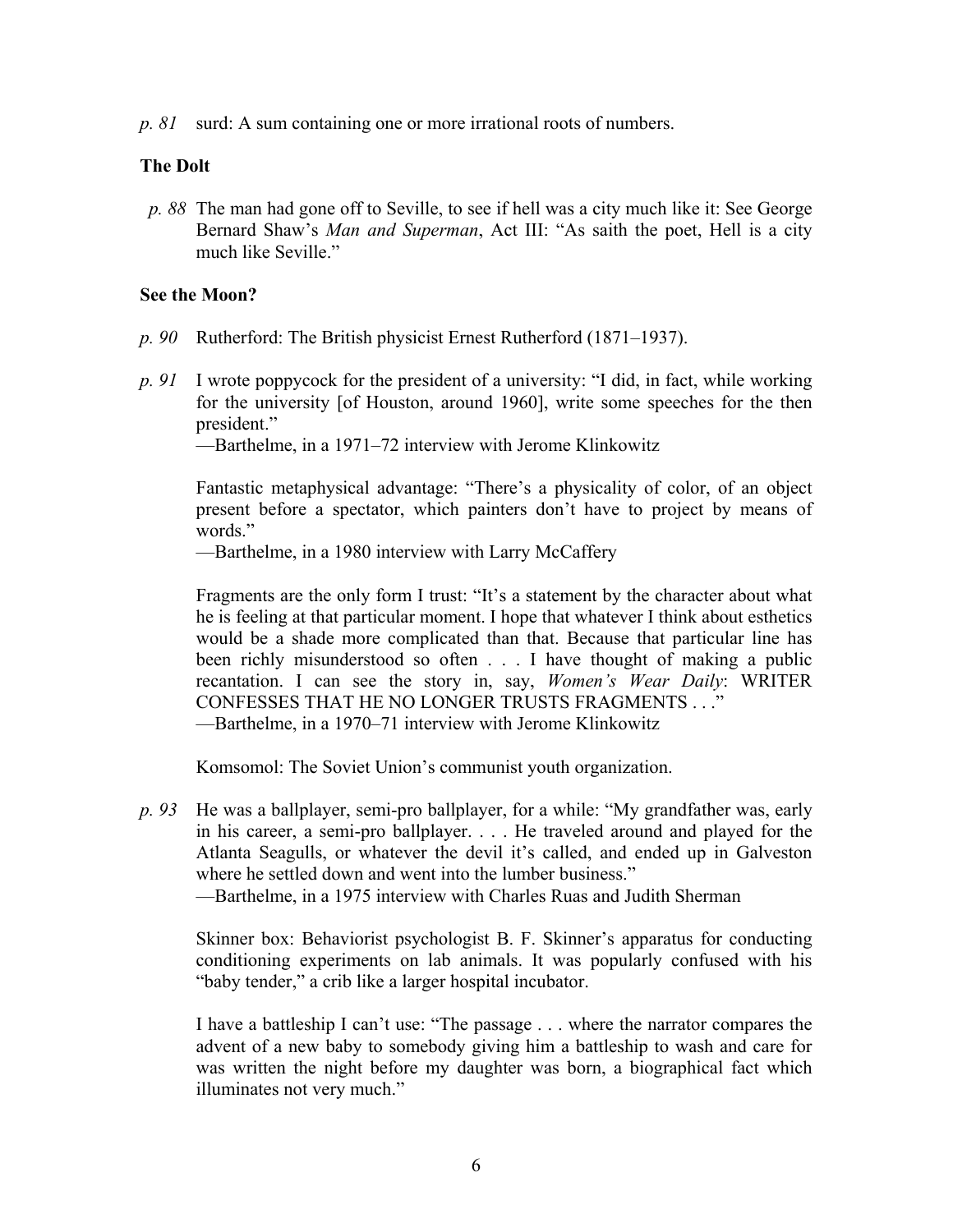—Barthelme, in a 1981 interview with J. D. O'Hara

*p. 94* Palestrina: A sixteenth-century Italian composer of motets and masses.

Gog: In the book of Ezekiel, the king of the land of Magog; the two are also mentioned in Revelation.

the Elgar: "Pomp and Circumstance" by the British composer Edward Elgar (1857–1934).

the Coral Sea: The World War II Battle of the Coral Sea took place in May 1942.

Pusan . . . Chorwon Valley: Both are in Korea. "I was in the army for a couple of years. Luckily I got to Korea just as they signed the truce, so I didn't have to do any fighting, for which I'm profoundly grateful. But I did spend sixteen months there on the side of a hill."

—Barthelme, in a 1975 interview with Charles Ruas and Judith Sherman

- *p. 95* hot curry from great galvanized washtubs: These reappear in "The Sergeant."
- *P. 98* "Upon what does the world rest?": See, for one retelling, John Locke, "An Essay Concerning Human Understanding": "He would not be in a much better case than the Indian . . . who, saying that the world was supported by a great elephant, was asked what the elephant rested on; to which his answer was—a great tortoise: but being again pressed to know what gave support to the broad-backed tortoise, replied—something, he knew not what."

"If there is any value that has value?": Proposition 6.41 of *Tractatus Logico-Philosophicus*, by the Austrian philosopher Ludwig Wittgenstein (1889–1951).

*p. 99* Minnesota Multiphastic Muzzle Map: The Minnesota Multiphastic Personality Inventory is (or was) often used to screen job applicants for emotional stability.

"Stella by Starlight": By Victor Young, with lyrics by Ned Washington.

*The Conservatory* . . . Plenosova: Both ballet and dancer seem to be a Barthelme inventions.

*La Géomancie et la Néomancie des Anciens*: By the thirteenth-century scholar Gerardus de Sabionetta, first published in French in 1615.

*p. 100* Distant Early Warning System: NATO's Cold War–era radar system in Alaska and Canada.

"Mr. W. B. Yeats Presenting . . . Queen of the Fairies": Satirical cartoon by Max Beerbohm (1872–1956).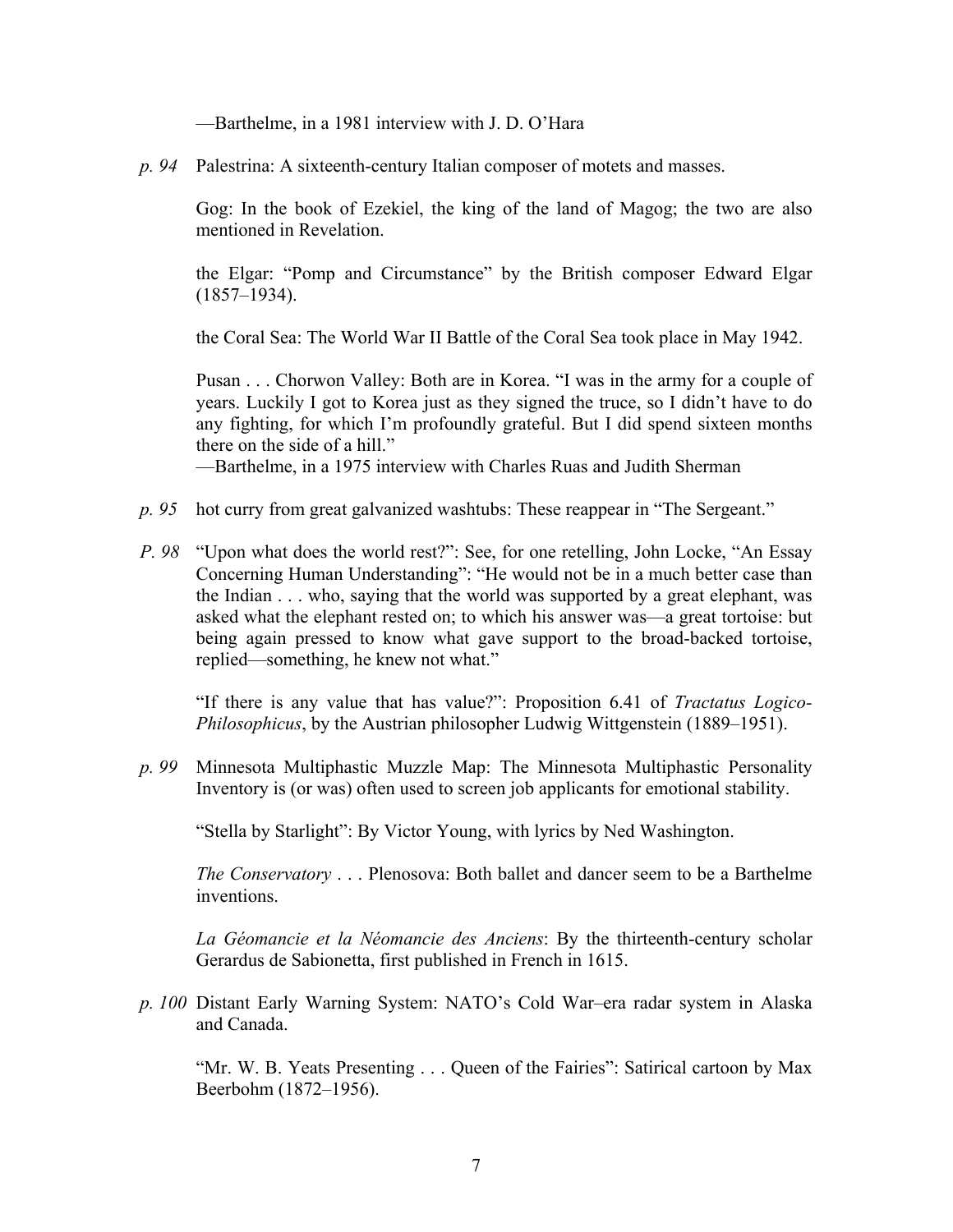Aristide Maillol: French sculptor (1861–1944).

"Beautiful day" "Certainly is.": This same exchange appears in "The Zombies."

# **The Indian Uprising**

"It was in part, obviously, a response to the Vietnam War. It was in response to certain things that were going on in my personal life at the time, and a whole lot of other things came together in that story. I couldn't really sort it out for you more clearly than that." —Barthelme, in a 1975 interview with Charles Ruas and Judith Sherman

"[The speaker] is besieged by very much more than Comanches, but also by Comanches . . . The arrows of the Comanches but also sensory insult, political insult, there are references to the war there, to race, to torture, jingoism. . . . The crowding is part of the design, is the design."

—Barthelme, in a 1981 interview with J. D. O'Hara

*p. 102* Mark Clark: World War II military leader.

Fauré's "Dolly": The "Dolly" suite by Gabriel Fauré (1845–1924) is an 1898 piano work for four hands, in honor of a young girl's birthday.

*p. 103* hollow-core door: "Taking a hollow-core door, making a table out of it, or using it for a bed, so forth and so on, is sort of a thing that people did when they were very young, and usually when they first got married and got their first place because it's cheap, you know. . . . It should evoke a kind of man-woman-youth complex."

—Barthelme, in a 1975 interview with Charles Ruas and Judith Sherman

Korzybski: Polish-born American semanticist Alfred Korzybski (1879–1950). His "general semantics" rejects the Aristotelian notion that words are equivalent to what they stand for.

*p. 104* Chester Nimitz: World War II military leader.

We sent more heroin into the ghetto, and hyacinths: As in "Will You Tell Me?", an allusion to Eliot's *The Waste Land*: "'You gave my hyacinths first a year ago;/'They called me the hyacinth girl.'"

"The heroin is really . . . a political comment on the fact that we allow the heroin traffic in our country to exist. If we wanted to get rid of it, I suspect we could get rid of it. . . . In a way, the heroin traffic is paralleled by the Vietnamese war." —Barthelme, in a 1975 interview with Charles Ruas and Judith Sherman

George C. Marshall: World War II military leader.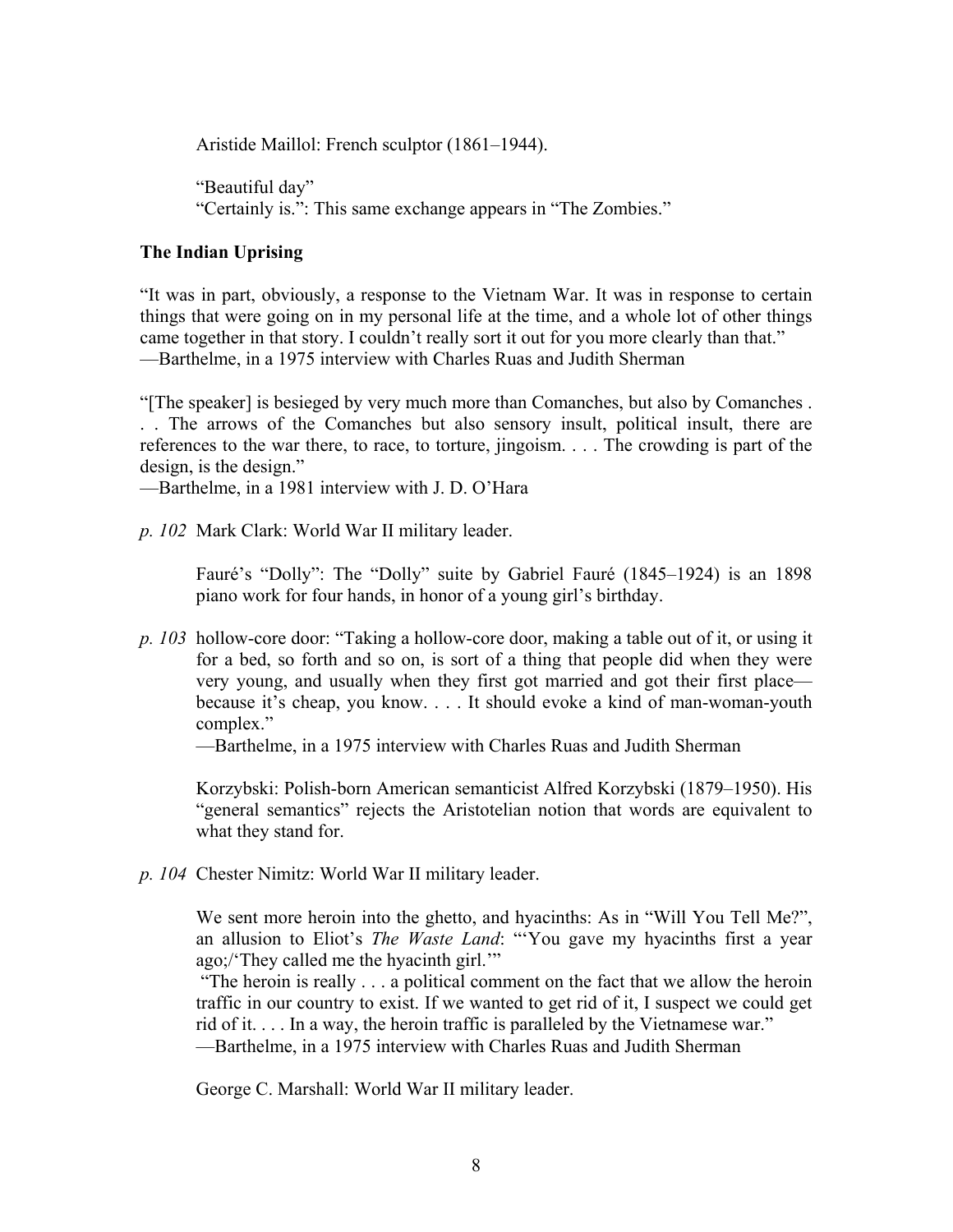*p. 105* "The rest is silence": The last words spoken by Hamlet.

Skinny Wainwright: World War II military leader.

"A former king of Spain . . . Bordentown, New Jersey": Napoleon's brother Joseph Bonaparte lived in Bordentown, NJ, from 1816 to 1839.

*p. 106* Patton: General George S.; World War II military leader.

Abraham Lincoln Brigade: Left-wing American volunteers in the Spanish Civil War.

Frank Wedekind: German playwright and actor (1864–1918).

*p. 107* Gustave Aschenbach: The protagonist of Thomas Mann's *Death in Venice*.

Emory Roth & Sons: A New York architectural and engineering firm.

## **Views of My Father Weeping**

"You go out aimlessly with rifles. . . . Say no game appears, and then you have this goddamn thing in your hand. Its entelechy is to shoot, so you begin shooting at tin cans and so forth and then there's a vermin—the armadillo is more or less classed as vermin. And what I really wanted to end up with, but didn't end up with, is the guy and his father shooting at each other, which . . . should be a shock to you as you get to that point in the story. . . . You get from the casual to the fundamental issue, which is quite something." —Barthelme, in a 1975 interview with Charles Ruas and Judith Sherman

*p. 117* condylarths: Extinct, horsy-ratty looking mammals about the size of a cocker spaniel.

*p. 118* Lensgreve: A count.

## **Paraguay**

"Every writer in the country can write a beautiful sentence, or a hundred. What I am interested in is the ugly sentence that is also somehow beautiful. . . . Probably I have missed the point of the literature business entirely. But 'Paraguay' is for me a hint of what I would like to do, if I could do it."

—Barthelme, in the 1974 essay "On 'Paraguay'"

*p. 122* Bibblemann: An apparently fictional composer.

*p. 125* Le Corbusier: See Introduction.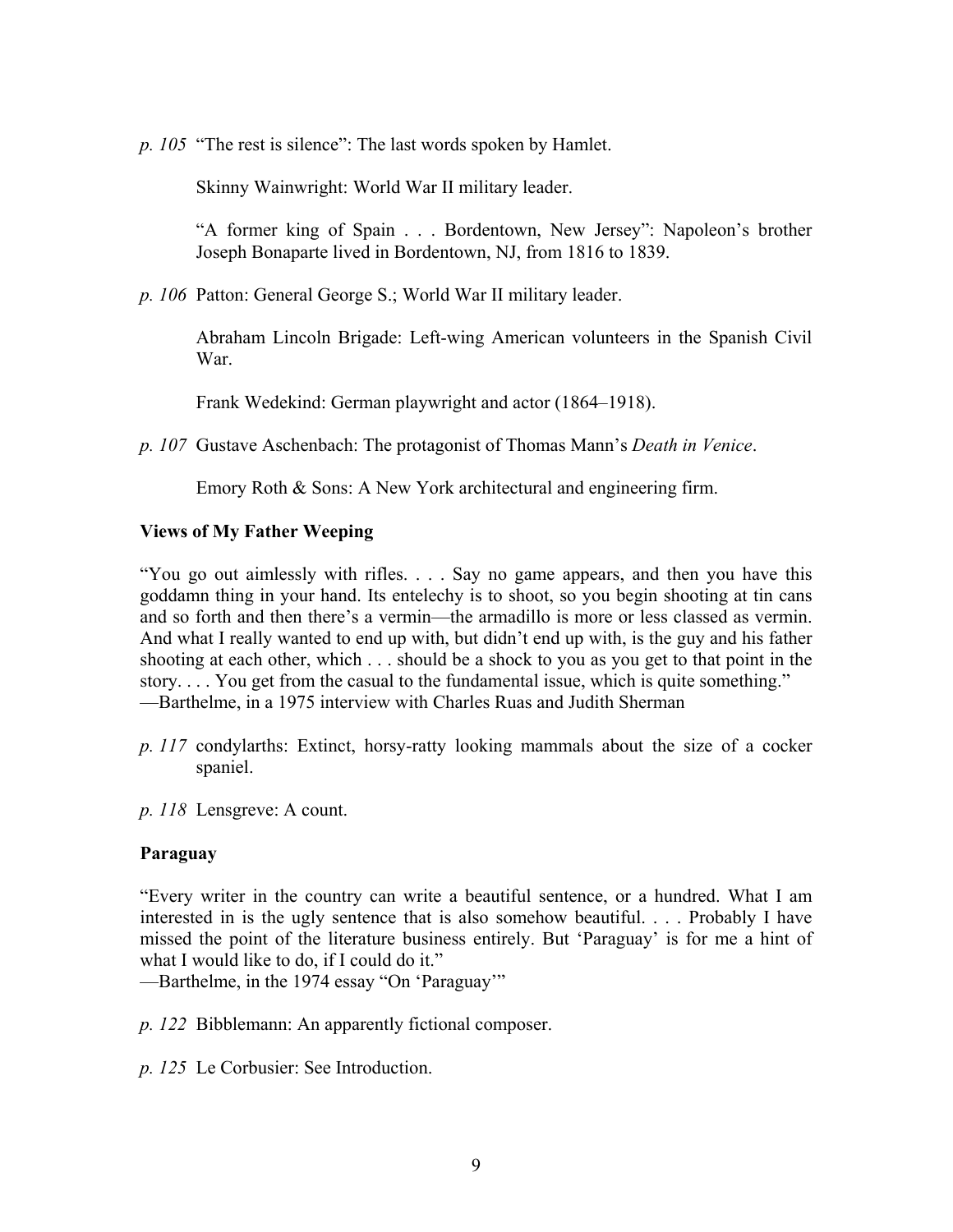*p. 126* lost-horse principle: Alludes to the lost-wax process, a method of casting using a wax mold that melts away during baking .

wrasse: A marine fish.

*p. 127* dimidiation: halving

golden section: A ratio between two portions of a line, in which the lesser is to the greater as the greater is to the sum of both.

*p. 128* Brownian motion: The irregular movement of small particles in a liquid or gas.

## **On Angels**

- *p. 129* Swedenborg: The Swedish mystic Emanuel Swedenborg (1688–1772).
- *p. 130* Gustav Davidson, in his useful *Dictionary of Angels*: A reference work published in 1967.

quetzal: The royal bird of Central America.

## **The Phantom of the Opera's Friend**

The novel *The Phantom of the Opera* by Gaston Leroux (1868–1927) was published in 1910.

- *p. 133 Don Juan Triumphant*: The Phantom's fictional opera.
- *p. 134* Christine: The chorus girl loved by the Phantom.

The acid: In Leroux's novel, the Phantom was born with a deformed face. In the 1943 film starring Claude Rains, he had been scarred by acid.

*p. 135 The Secret of the Yellow Room*: Leroux's 1907 novel, published before *Phantom*.

*"All men that are ruined . . . natural propensities"*: Edmund Burke (1729–97), in his letter "On a Regicide Peace."

*p. 136* Dr. Mirabeau: A leader of the French Revolution and famous libertine, the Compte de Mirabeau (1749–91).

## **City Life**

*p. 139* Porter Street: Alludes to the realist painter Fairfield Porter (1907–75).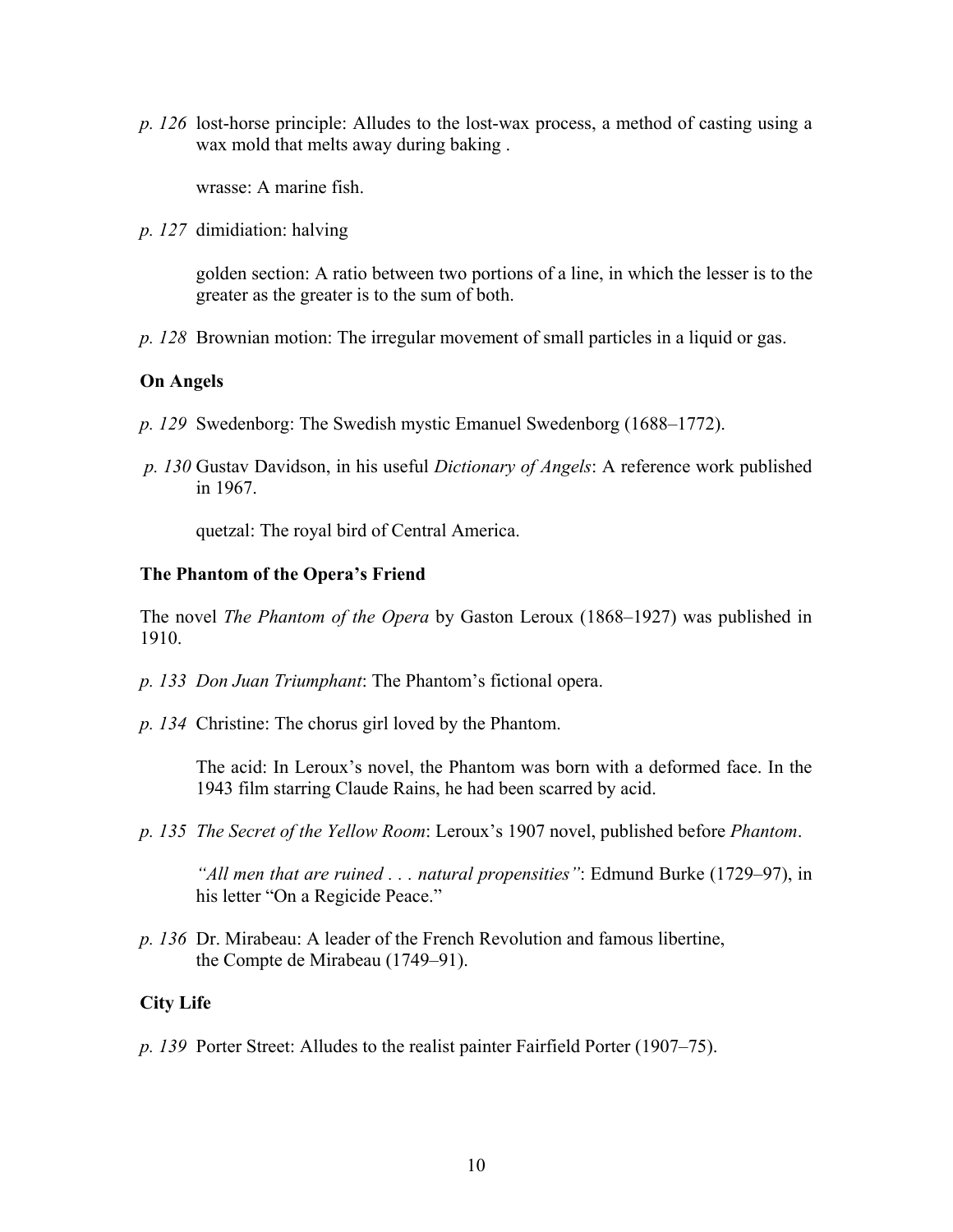a picture of a tree with a crescent moon cut out of it: Magritte's 1955 painting *Le 16 Septembre*.

- *p. 140* Pascin Street: Named for expressionist Jules Pascin (1885–1930).
- *p. 144* New Yorker Theater: Movie house on the Upper West Side.
- *p. 145 Victimas de Pecado*: Actually *Victimas del Pecado*, the 1950 Mexican film noir.
- *p. 146* Ingres Gardens: A reference to the neoclassicist Jean-August-Dominique Ingres  $(1780 - 1867)$ .

Moonbelly: Conflating the traditional singer Leadbelly (Huddie Ledbetter, 1889– 1949) and avant-garde New York street singer Moondog (Louis Hardin, 1916– 99).

Vercingetorix: Leader of the revolt of the Gauls against the Romans in 52 B.C.

- *p. 149* Sacred Rota: A Vatican tribunal.
- *p. 151* Hector Guimard: French Art Nouveau architect (1867–1942).
- *p. 152* Wendell Corey: The film is *Man-Eater of Kumaon* (1948).
- *p. 153* I accepted. What was the alternative?: "In writing about the two girls in 'City Life' who come to the city, I noticed that their choices—which seem to be infinite—are not so open-ended. I don't think this spirit of 'resignation,' as you call it, has to do with any personal passivity; it's more a sociological observation."

—Barthelme, in a 1980 interview with Larry McCaffery

## **Kierkegaard Unfair to Schlegel**

Kierkegaard published *The Concept of Irony*, his dissertation at the University of Copenhagen, in 1841; Friedrich Schlegel's *Lucinde* appeared in 1799.

- *p. 156* Sierra Maestra: The Cuban mountain range that was Castro's base of operations during the Cuban Revolution.
- *p. 157* Or quoted Nietzsche . . . many a bad night: In *Beyond Good and Evil* (1886), Nietzsche writes that "the thought of suicide is a strong consolation; one can get through many a bad night with it."
- *p. 160* the Hitchcock-Truffaut book: *Hitchcock* by François Truffaut, published in 1967.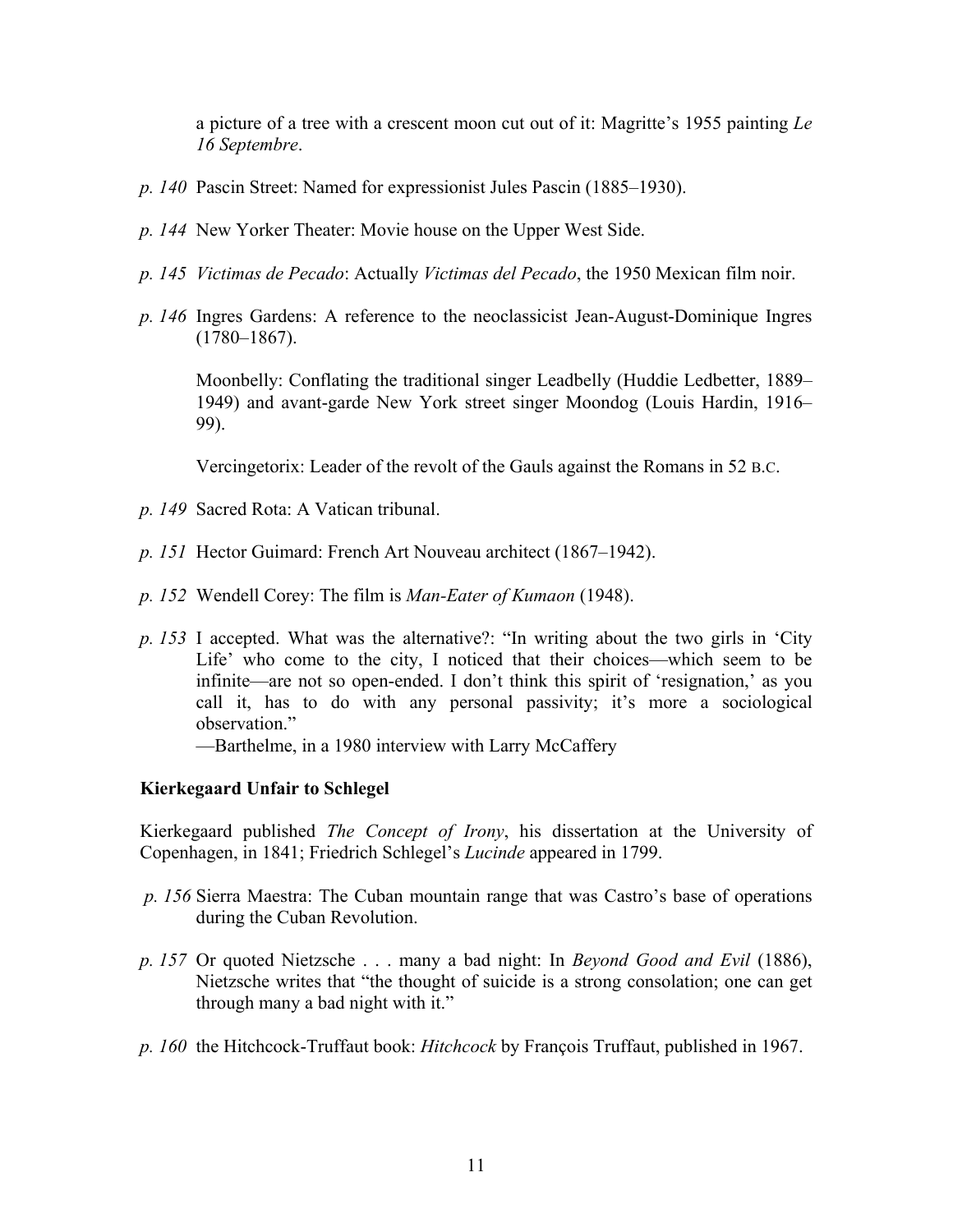# **The Falling Dog**

"I was walking down West Eleventh Street one day and this gigantic dog began barking fiercely at me from a third-story window. And so I immediately fantasized that the damn dog was going to jump out the window on top of me. So then I went from the dog to what kind of person it was the dog might fall upon and I obviously came up with a blocked sculptor. There was a time in art, and there's probably still a time in art, where the artist was sort of expected . . . to produce a new sensation each season. 'Yawning Man' . . . is sort of a joking nod in the direction of Ernest Trova, the Chicago sculptor . . . I think he had done a *Falling Man* series."

—Barthelme, in a 1975 interview with Charles Ruas and Judith Sherman

*p. 164* Sax Rohmer: Pen name of Arthur Henry Ward (1883–1959), author of the Fu Manchu novels.

Olympia Press: Founded by publisher Maurice Girodias in 1953. It printed both trash erotica and then-controversial fiction by the likes of Terry Sothern, J. P. Donleavy, and Henry Miller, as well as Nabokov's *Lolita*.

*p. 165* Baskin: The American painter and sculptor Leonard Baskin (1922–2000).

Bacon: The British painter Francis Bacon (1909–92).

Landseer: The British painter Edwin Landseer (1802–73).

Hogarth: The British painter and engraver (1697–64).

Hals: The Dutch painter Frans Hals (1580?–1666).

## **The Policeman's Ball**

- *p. 169* Pendragon: An ancient British title meaning chief or king (e.g., Uther Pendragon, father of King Arthur).
- *p. 170* the force: This story was written well before the 1977 film *Star Wars*.

most honored in the breach and the observance: Hamlet says his uncle Claudius's chug-a-lugging, saluted by kettledrum and trumpet, is "a custom more honored in the breach than the observance."

*p. 171* Vercingetorix: See note to "City Life."

## **The Glass Mountain**

In Polish writer Hermann Kletke's fairy tale "The Glass Mountain," anthologized in Andrew Lang's *The Yellow Fairy Book*, a princess lives in a golden castle on top of a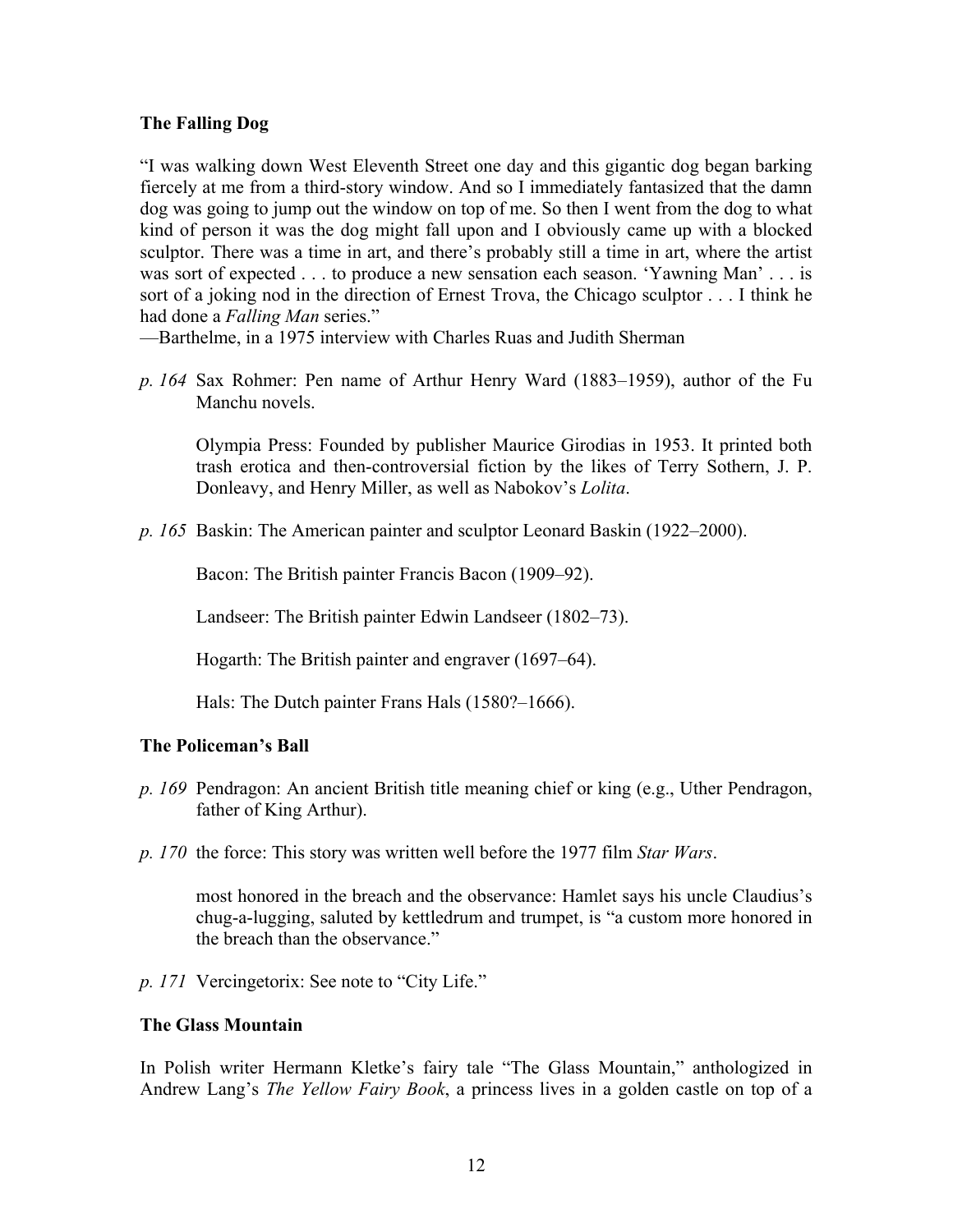glass mountain to which one gains admittance by picking a golden apple from the tree in front.

- *p. 173* Mars yellow . . . ivory black: Oxymoronically named, but actual pigments.
- *p. 174* Anton Ehrenzweig: From *The Hidden Order of Art* (1967). Barthelme also mentions it in "The Sandman"
- *p. 175* M. Pompidou: Georges Pompidou, French premiere during the strikes and riots of 1968.
- *p. 176* John Masefield: British poet (1878–1967).

#### **Critique de la Vie Quotidienne**

Barthelme said this story was salvaged from an unfinished novel. The first volume of *Critique de la Vie Quotidenne*, the classic study of alienation by the French Marxist philosopher and sociologist Henri Lefebvre (1901–91), was published in 1947.

*p. 177 Elle*: At the time this story was written, the magazine was not yet published in English.

*"Femmes enceintes . . . de bifteck cru!"*: Pregnant women, don't eat raw beefsteak.

Arne Jacobsen: Danish architect and designer (1902–71).

*"Une Maison Qui Capte le Nature."*: "A house that captures nature."

- *p. 179* St. Catherine of Siena . . . Pope Gregory: In 1376, Gregory XI moved the papal see from Avignon to Rome at St. Catherine's urging.
- *p. 181* Intimations of mortality: Alludes to Wordsworth's "Ode: Intimations of Immortality from Recollections of Early Childhood."
- *p. 184* horse pistol: A large pistol carried by horsemen.

Piagetian principles: The Swiss psychologist Jean Piaget (1896–1980) studied children's cognitive development; schools run on his principles encourage children to learn by discovery.

#### **The Sandman**

- *p. 186* Goetzmann: A manufacturer of player pianos.
- *p. 190* Ehrenzweig: Also referred to in "The Glass Mountain."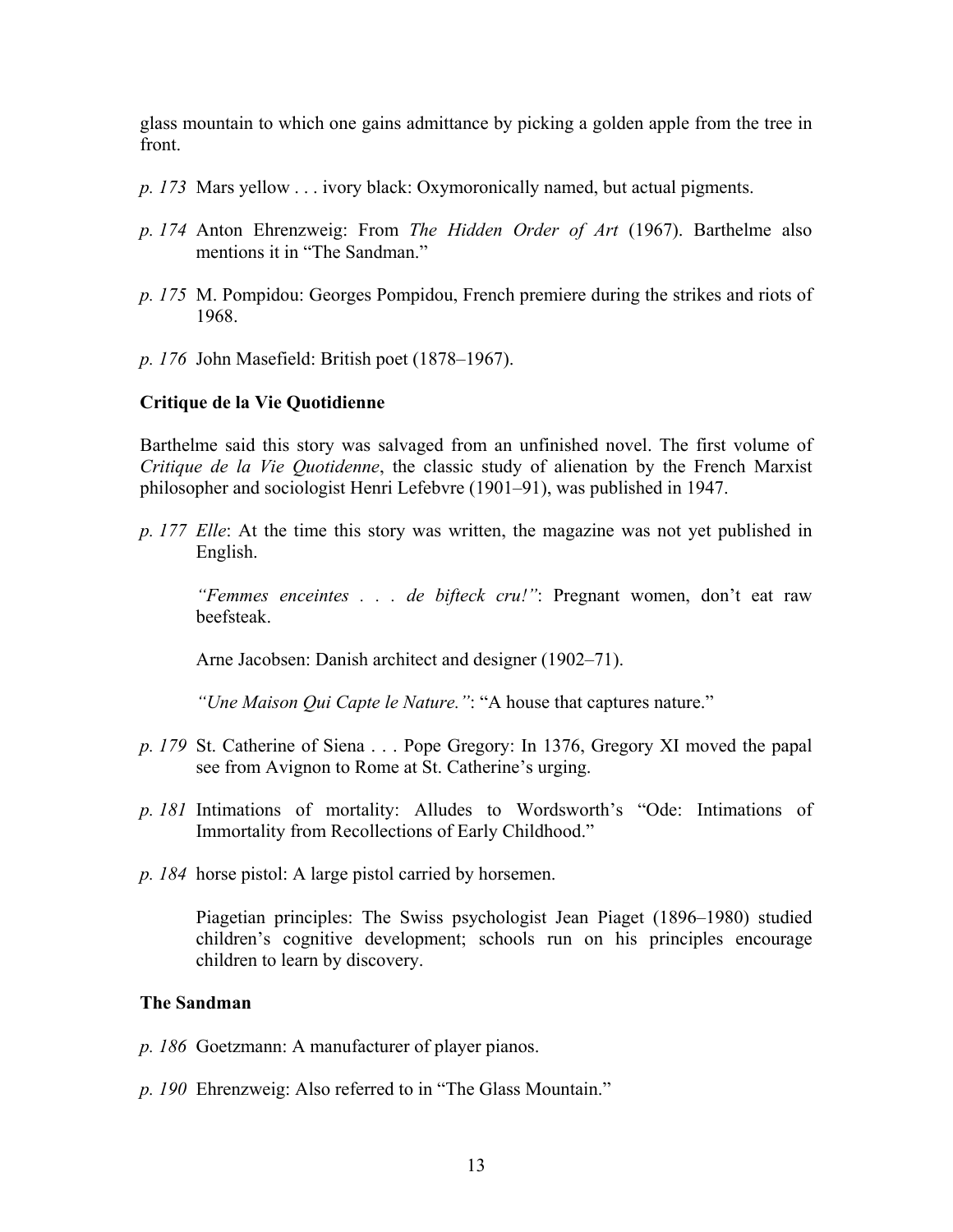*p. 191* The world is waiting for the sunrise: The title of the 1919 song by Eugene Lockhart and Ernest Seitz; a pop hit for Les Paul and Mary Ford in 1951.

### **Träumerei**

"Träumerei" ("Dreaming") is the familiar heartbreaker from Robert Schumann's piano suite *Kinderszenen* (*Childhood Scenes*).

*p. 193* Spontini: Italian composer Gaspare Spontini (1774–1851). His opera *Agnes von Hohenstaufen* debuted in 1827.

Putzi: Franz Liszt's childhood nickname.

bringing in the sheaves: The title of a nineteenth-century American hymn by Knowles Shaw and George A. Minor.

*p. 194* "lights, lights lights!": See *Hamlet*, III. ii.

dog cart: A small, light carriage which originally had a box under the seat for a dog.

Mascagni . . . Pietro: The Italian composer and conductor (1863–1945) whose best-known opera is the 1890 *Cavalleria Rusticana*.

the persistence of memory: The title of Salvador Dali's 1931 melting-watch painting.

*p. 195* herringvolk: A play on the German herrenvolk, i.e., gentry.

Glazunov: The Russian composer Alexander Glazunov (1865–1936). His 1899 "Hymn After Pushkin" set a text by the poet to music.

*p. 196* hock: White Rhine wine.

#### **The Rise of Capitalism**

"My mental image of the voice while writing that piece was that of a loudspeaker rigged to a pole in some sort of re-education camp."

—Barthelme, in a 1981 interview with J. D. O'Hara

*p. 198* "studiare da un punto . . . codificazione di un": Study from a formalist and semiological point of view.

*p. 199* "It is better to marry than to burn.": 1 Corinthians 7.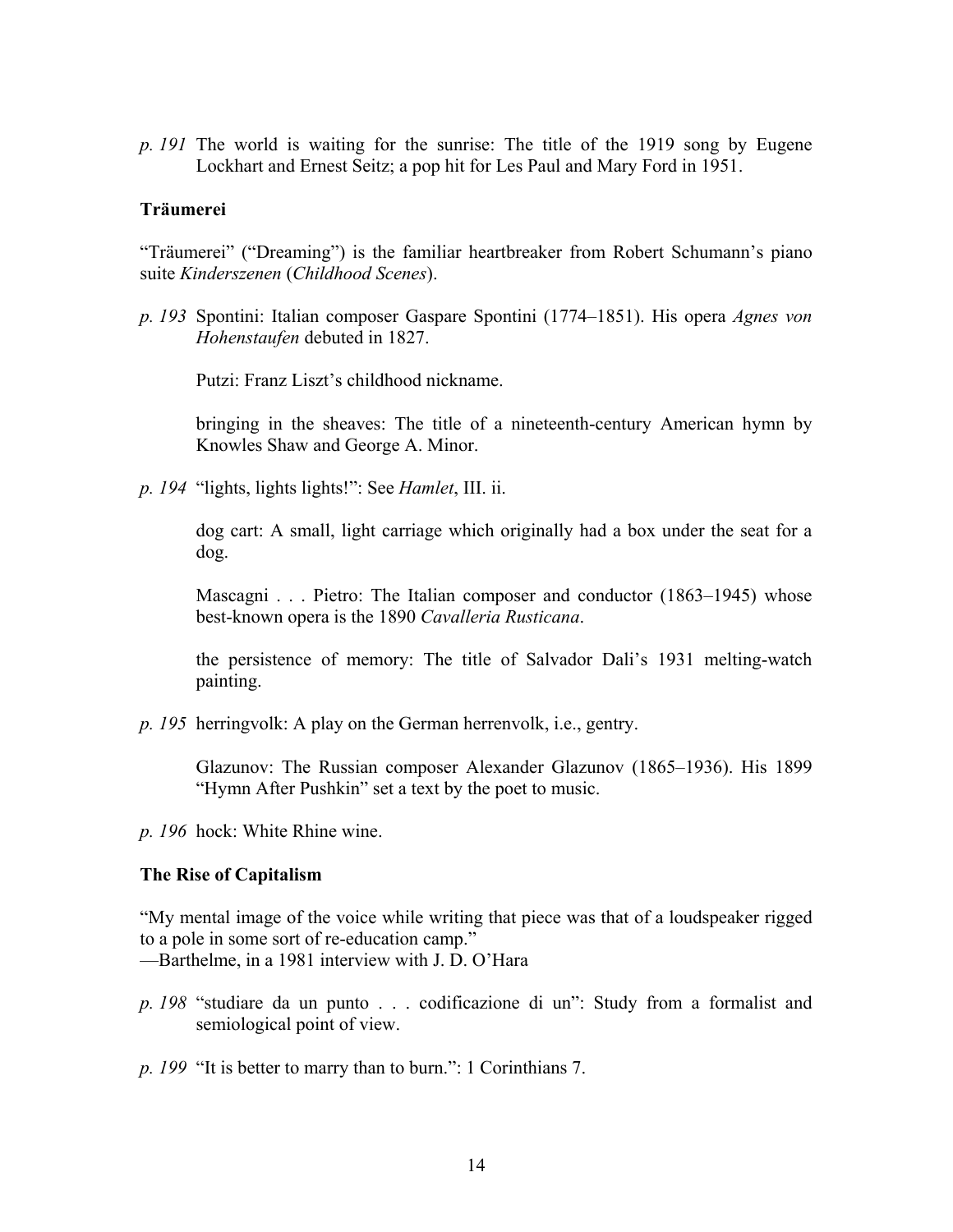*p. 200 The Rise of Capitalism*, with Simone Simon and Raymond Radiguet: Radiguet's novel *Le Diable au Corps* was made into a film, but with neither Simone Simon nor Radiguet, who never acted and died in 1923.

Casals: The Spanish cellist Pablo Casals (1876–1973).

- *p. 201* As a flower moves toward the florist . . . good for them: "Not a particularly tender passage," said Barthelme, in a 1981 interview with J. D. O'Hara.
- *p. 202* abulia: Loss of the ability to exercise will.

1789: The beginning of the French Revolution.

## **A City of Churches**

*p. 203* Prester: Alludes to the legendary Prester John, a Christian king who was supposed in the Middle Ages to have ruled somewhere in Asia.

St. Anargyri's: The anargyri (Greek for "penniless") were wandering healers of the early Christian church.

## **Daumier**

*p. 208* self-slaughter: See Hamlet's first soliloquy: "O that this too too sullied [or solid] flesh would melt . . . Or that the Everlasting had not fixed/His canon 'gainst selfslaughter."

Schottische: A folk dance similar to a slower polka.

Messalina: The notoriously lascivious third wife of the Roman emperor Claudius.

- *p. 211* Ignatius Loyola: Founder of the Society of Jesus (i.e., the Jesuit order).
- *p. 220* La Fontaine: The French fabulist Jean de la Fontaine (1621–95).
- *p. 222* banjaxed: Apparently a Barthelmism, analoguous to "poleaxed."
- *p. 223* Brann the Iconoclast: William Cowper Brann (1855–98), a maverick journalist who spent much of his career in Texas.

Ortolans: Buntings, eaten as a delicacy.

*p. 224* daube: Stew. The well-known literary example is Mrs. Ramsay's *boeuf en daube* in *To the Lighthouse*.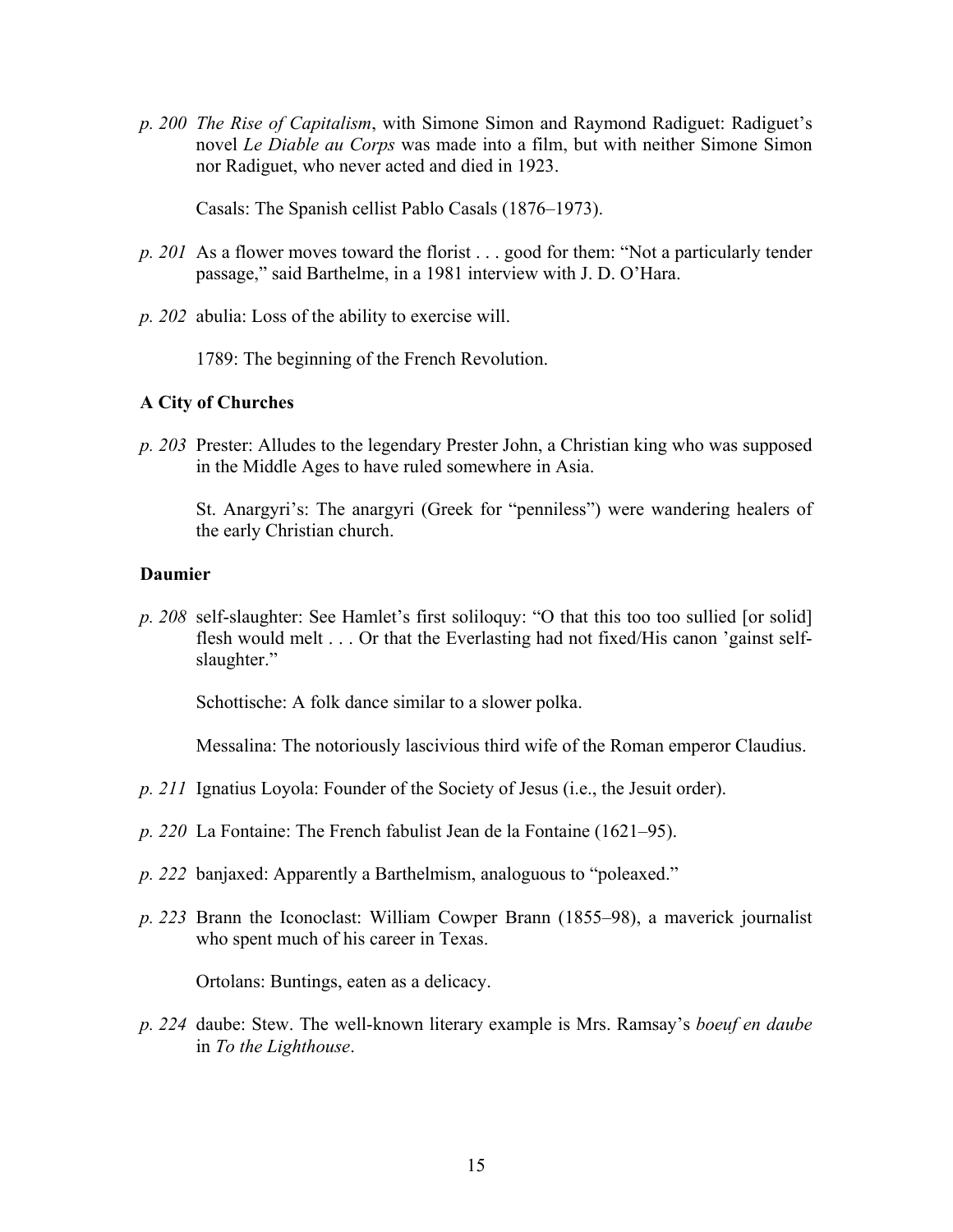## **The Party**

*p. 225* Bonnard: The French painter Pierre Bonnard (1867–1947).

fatigue and disgust: Samuel Beckett ends his second novel, *Watt*, with a series of "Addenda," noting that this "precious and illuminating material should be carefully studied. Only fatigue and disgust prevented its incorporation."

*p. 226 Osservatore Romano*: The Vatican newspaper.

Diet of Worms: The Imperial German Reichstag, which issued an edict in 1521 against Martin Luther.

*p. 227* Mannerism: The sixteenth century style of painting and sculpture distinguished by its conscious artifice.

the Baroque: The more energetic, emotional, and sensual seventeenth-century esthetic.

Kafka . . . Kleist: "I was not in a position to read Kleist in the '40s. I didn't even know there was a Heinrich von Kleist. Now I give my students Kleist to read. Kleist is another way of doing things. I didn't know anything about Kafka at that point, and how can you write without at least knowing that Kafka exists?" —Barthelme, in a 1975 interview with Charles Ruas and Judith Sherman

*p. 228* Richelieu: The French politician, Cardinal, and patron of the arts Armand Jean du Plessis Richelieu (1585–1642), who founded the Académie Français in 1635.

d'Alembert: The French mathematician Jean le Rond d'Alembert (1717–63), who collaborated with Denis Diderot on the massive *Encyclopédie*.

## **Eugénie Grandet**

"The Balzac piece is sometimes taken to be, you know, a very smart-ass dismissal of Balzac, whereas I think it is a tiny little hommage to Balzac." —Barthelme, in a 1975 interview with Charles Ruas and Judith Sherman

- *p. 230* Saumur: In France's Loire Valley.
- *p. 235* quadroons: Not coins, but people with one black grandparent.

bawbee: In Scotland, a halfpenny or other small coin.

#### **Nothing: A Preliminary Account**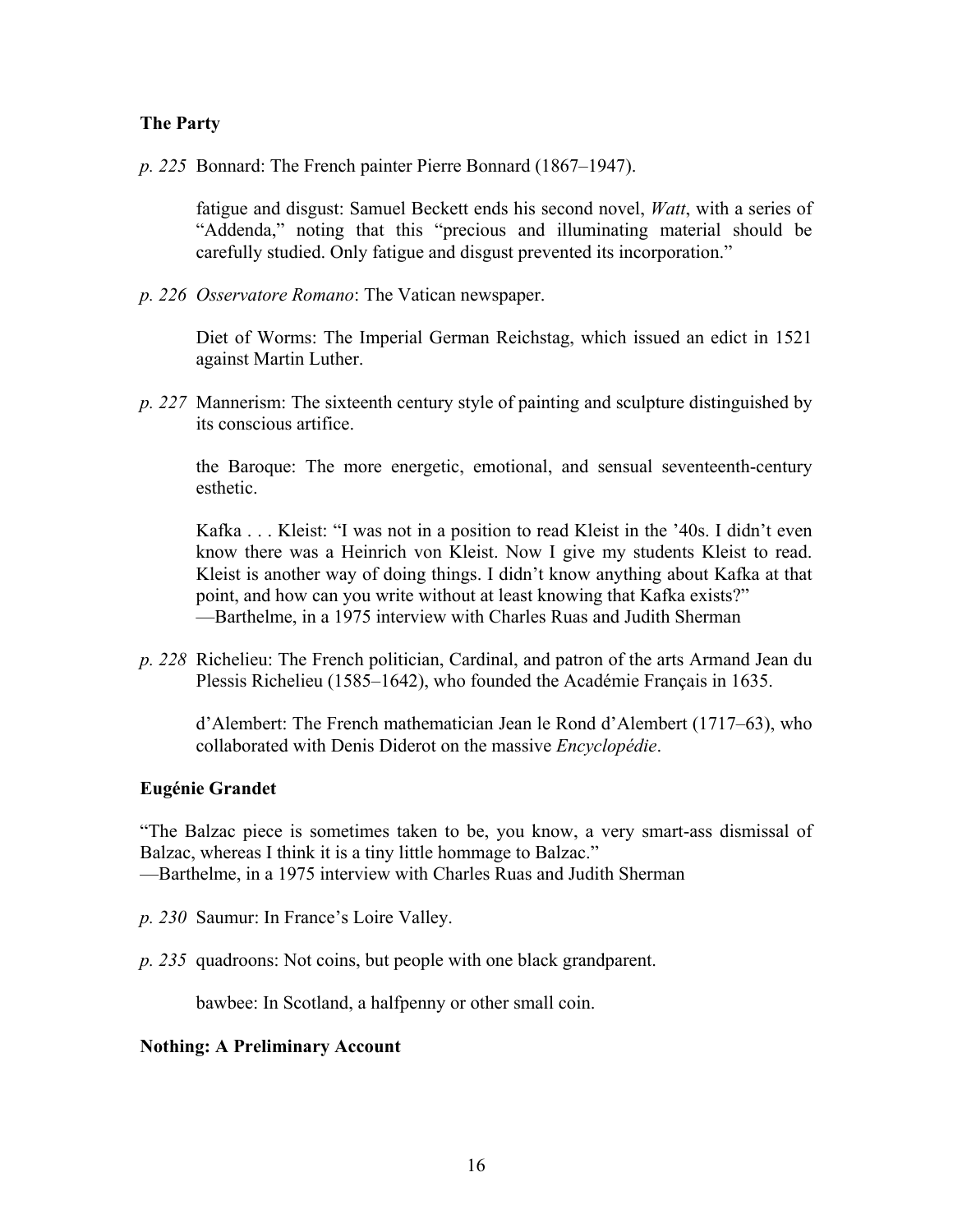- *p. 239 esse est percipi*: "To be is to be perceived." The British philosopher George Berkeley (1685–1753) postulated that physical existence is an idea in the mind, and that the whole of reality (including human life) exists as ideas in the mind of God.
- *p. 240* fee simple: Absolute ownership of real estate.

Gorgias: The Greek philosopher (c. 473–375 B.C.) who wrote a lost work called *On Nature or the Non-existent*.

Athos, Porthos, Aramis: The Three Musketeers in the 1844 novel by Alexandre Dumas (Dumas père).

*p. 241* hipphilosamus: a Barthelmism

Heidegger: The German philosopher Martin Heidegger (1889–1976), who was influenced by Kierkegaard and in turn influenced Sartre.

*p. 242* "Do not go gentle into that good night": The first line of the poem of the same title by Dylan Thomas.

Beckett's Krapp: The single character in Samuel Beckett's 1958 *Krapp's Last Tape*, who records and replays his reflections.

see Shakespeare: In his narrative poem *The Rape of Lucrece*.

## **A Manual for Sons**

This story appears as a section of Barthleme's 1975 novel *The Dead Father*.

*p. 243* Hiram: The name means "high-born"; the Bible has two or three Hirams or Hurams, including the king of Tyre who sent workmen to both David and Solomon.

Saul: The father-in-law and enemy of David; see 1 Samuel.

- *p. 244* emptor: Latin for "buyer"; as in *caveat emptor*.
- *p. 245* cloud of unknowing: *The Cloud of Unknowing* is a mystical-contemplative work by an anonymous fourteenth-century Briton.
- *p. 246* Spanish in cloisters: Alludes to Robert Browning's "Soliloquy of the Spanish Cloister" from his 1842 *Dramatic Lyrics*.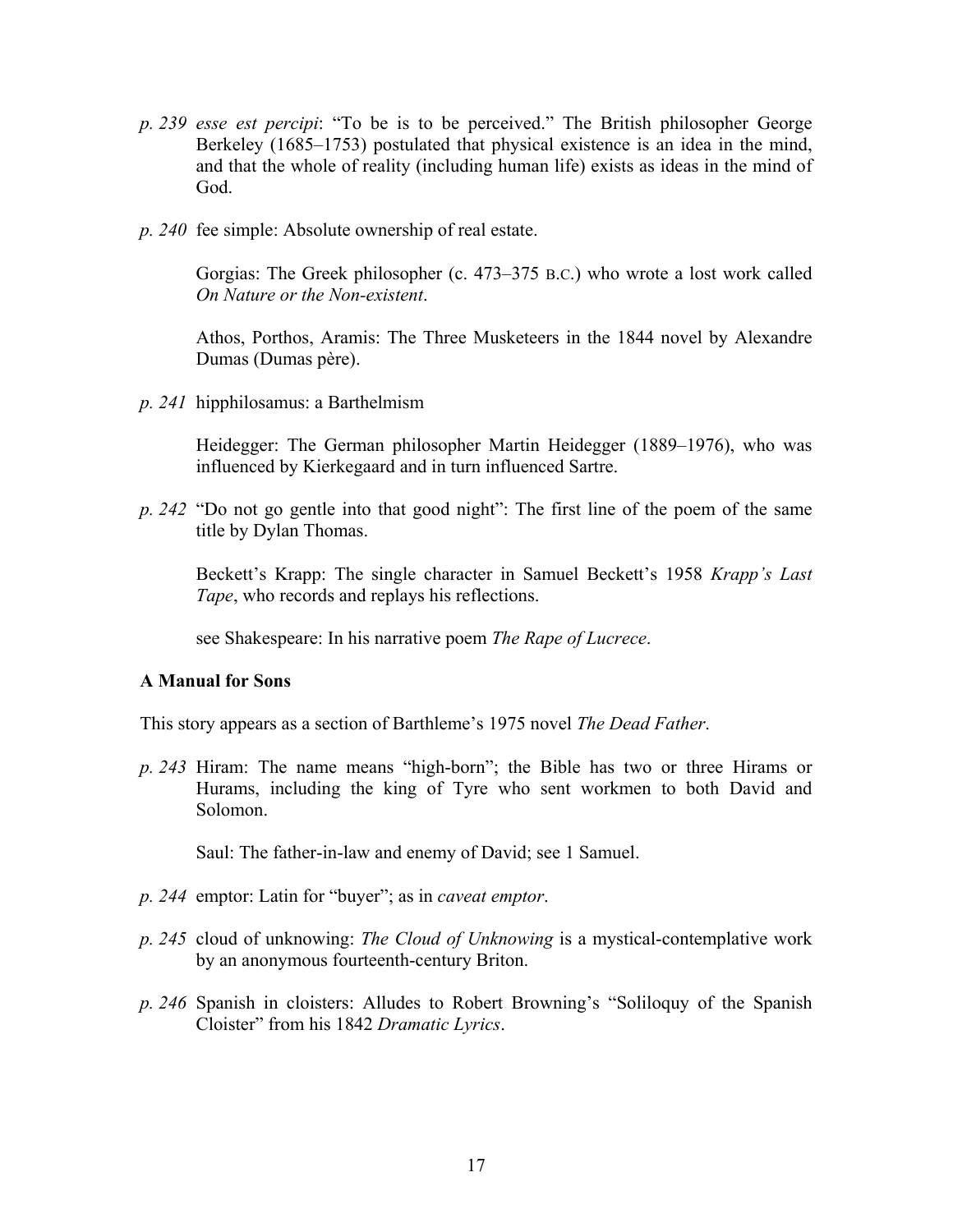*p. 247* liver . . . humors: Ancient physicians identified the liver as a source of the "humors," the four principal liquids of the body that corresponded to different temperaments.

Nonflogitiousness: "Flogitious" doesn't appear in the O.E.D.; "flagitious" means scandalous.

Zocalo: South American term for marketplace.

*Augenscheinlich*: ostensible

- *p. 248* heldentenors: Operatic tenors in robustly heroic roles.
- *p. 251* Flee from the Wrath to Come: See Luke 3:7: "Then he said to the multitude that came forth to be baptized of him, O generation of vipers, who hath warned you to flee from the wrath to come?"
- *p. 256* yataghan: A Turkish sword.
- *p. 257* Knights of the Invisible Empire: the Ku Klux Klan.

whoring after beauty: The same allusion is found in "Träumerei."

"Publish and be damned!": The British scientist Jacob Bronowski (1908–74) said, "If a man is a scientist, like me, he'll always say 'Publish and be damned.'"

*p. 258 hor concours*: Out of the running.

caber: A long, heavy pole thrown end-over-end in a Scottish game.

- *p. 259* Remember ye not . . . these things: See 2 Thessalonians 2:5.
- *p. 260 gardes-bébés*: Presumably baby gates or window guards.

Rupert's Land: The old name for Saskatchewan.

Mount Elbrus: The highest peak in Europe, in the Caucasus, in Russia.

agora: Greek marketplace or place of assembly.

- *p. 262* "Genevieve, Oh Genevieve": The nineteenth-century parlor song and barbershop quartet favorite "Oh Genevieve."
- *p. 263* the great Peripatetic: Aristotle, who supposedly walked while discoursing with students.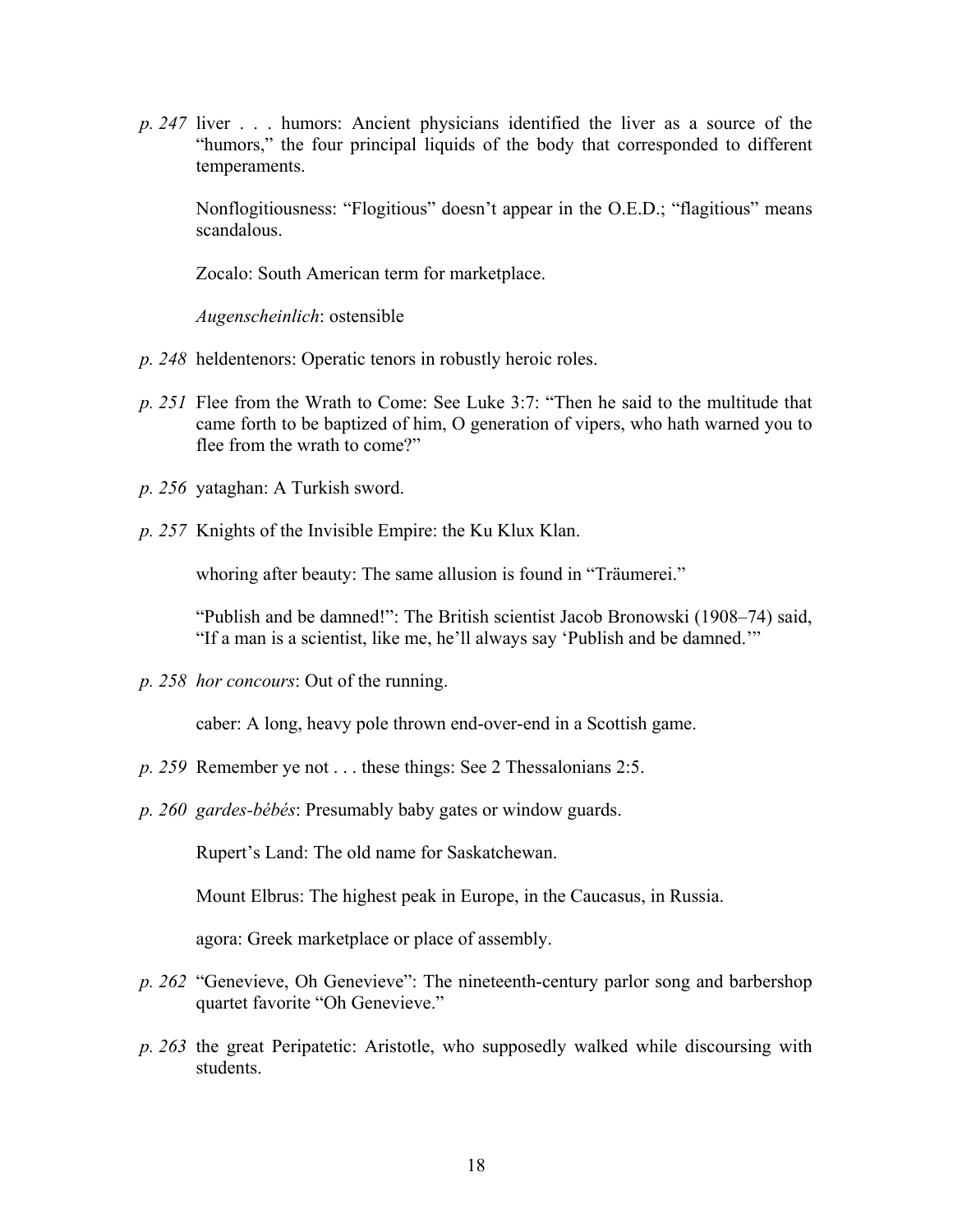bear gardens at Southwark: The last bear garden in the district of London closed in 1682.

## **At the End of the Mechanical Age**

*p. 268* suit of lights: The *traje de luces*, a bullfighter's sequined suit; see "The New Music."

coat of many colors: The coat given to Joseph by his father Jacob in Genesis 37.

- *p. 270* epithalamium: A marriage hymn.
- *p. 273* the center will not hold: see Yeats's "The Second Coming": "Things fall apart; the center cannot hold."
- *P. 274* A.F. of L.: The American Federation of Labor

### **Rebecca**

- *P. 277 Green Hell*: the 1958 sci-fi film *Monster from Green Hell*, in which irradiated wasps grow to giant size.
- *p. 278* Bergson: See "Will You Tell Me"
- *p. 279* viridian: bluish-green

## **The Captured Woman**

*p. 288* the O. J. Simpson of our aberration: This story was written when Simpson was merely a famous football player, not a notorious murder suspect.

## **I Bought a Little City**

- *p. 290* Galvez Hotel: Located on Seawall Boulevard.
- *p. 293* that Orson Welles picture: *Citizen Kane*
- *p. 294* writ of mandamus: Commanding that a specified thing be done.

Huey P. Long: He was assassinated in 1935.

### **The Sergeant**

See note to "See the Moon" on Pusan. "I still have—as many people have—this dream where I'm back in the army again, and I keep saying to the people, 'Look, I've already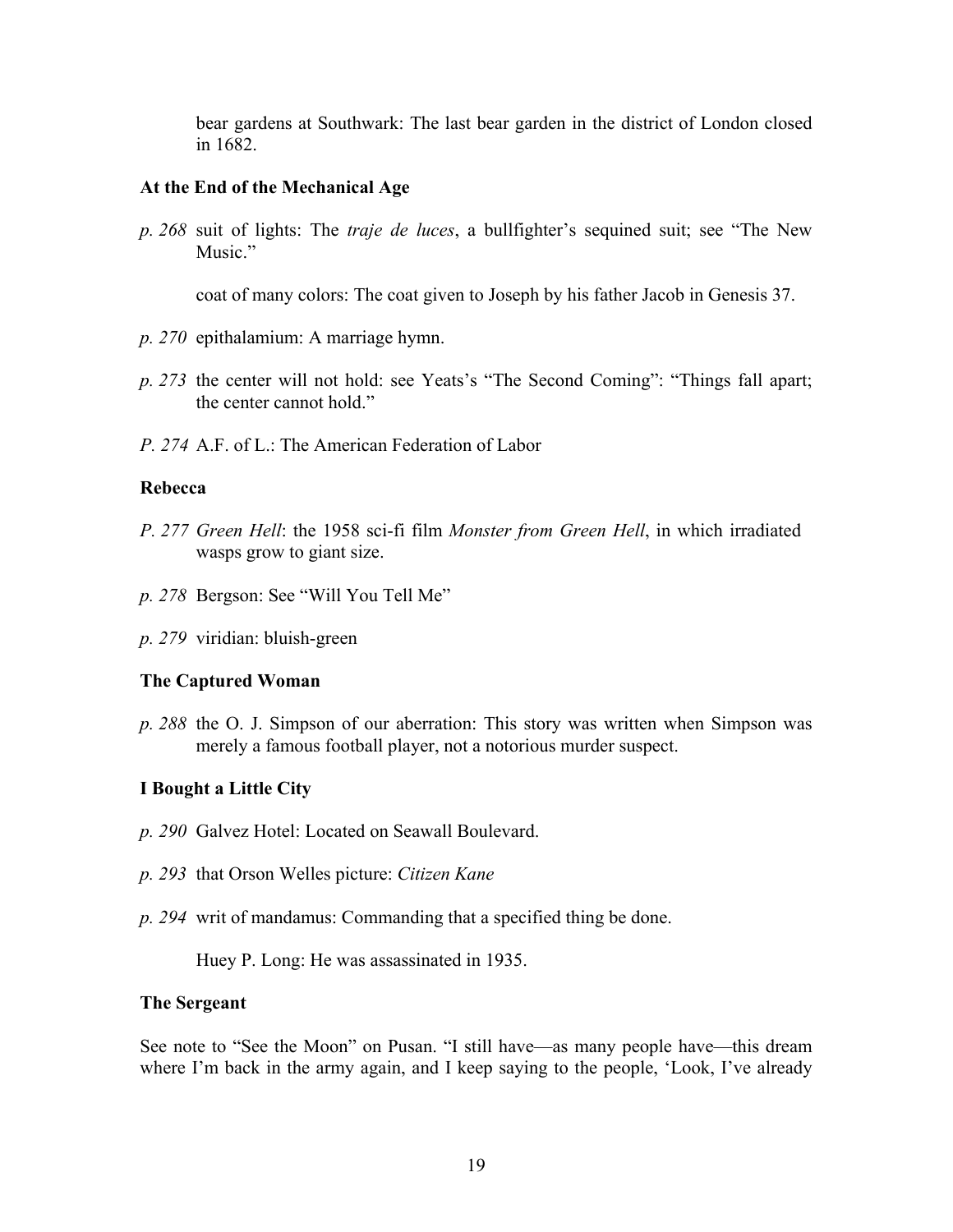done this.' I finally wrote a story about it but it didn't prevent the dream from coming back."

—Barthelme, in a 1975 interview with Charles Ruas and Judith Sherman

- *p. 298* TDY: temporary duty
- *p. 299* IG: inspector general

bird colonel: A full colonel. A lieutenant colonel is a "light bird colonel."

201 file: personnel file

- *p. 301* three stripes and two rockers: a sergeant
- *p. 302* General Zachary Taylor: He last served in the army in1848, when he was elected president.

RA: Regular army, i.e., a lifer.

#### **The Great Hug**

*p. 309* Ora Pro Nobis: Pray for us (refrain of litanies to the Virgin Mary).

Sir Isaiah Berlin: British philosopher and historian of ideas (1909–97).

Busoni: Italian neoclassicist composer and piano virtuoso Ferrucio Busoni (1866– 1924).

*p. 310* embrangle: Actually a verb, meaning to entangle.

Dazed Sachem's Last Request: Possibly evoking Imogen Robinson Morrell's historical painting *The First Battle of the Puritans* (1874).

Grace Under Pressure: When Dorothy Parker asked Ernest Hemingway, in a 1929 *New Yorker* interview, what he meant by "guts," this was his answer.

#### **Our Work and Why We Do It**

*p. 312* web: A large roll of paper for feeding a press.

Justified: The lines are all the same length, making the right margin even.

follow copy: Instruction to a copy editor or proofreader not to change an unusual word.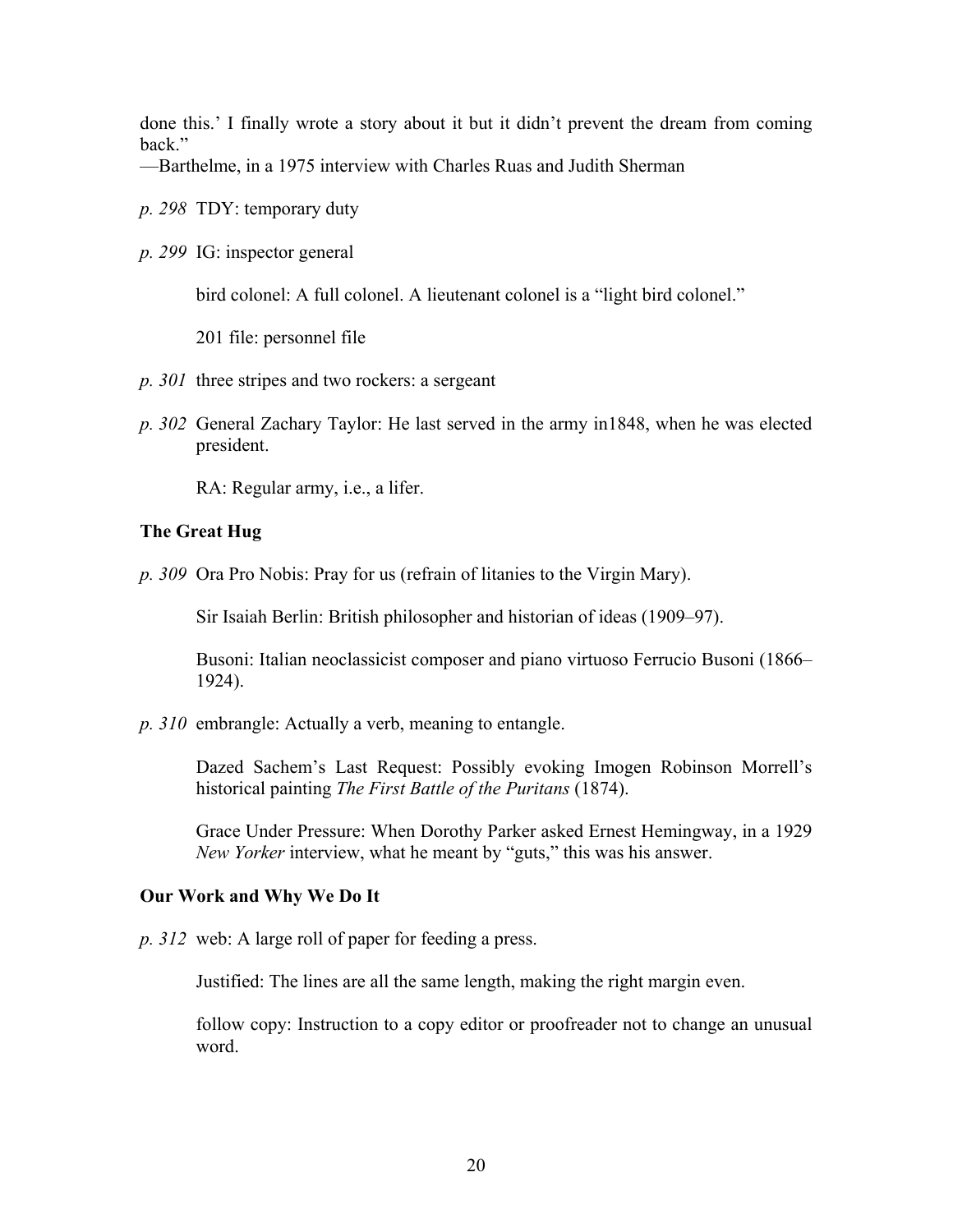*p. 313* makeready: All work done before running a printing press; also adjustments to make heavy and light areas print with the correct impression.

Registration: Matching the position of lines on opposite sides of a single sheet; printing successive layers of color.

show-through: Printing that is visible though the back of the paper or the next sheet.

the figure 5 writ in gold: Alludes to the 1928 painting *The Figure 5 in Gold*, by the American painter Charles Demuth (1883–1935).

*p. 314* fountain: ink reservoir

donkey engine: A small steam engine.

Jane Street: Located in the West Village. The Sixth Police Precinct headquarters is on West 10th Street.

- *p. 315 Le Figaro*: A French daily newspaper.
- *p. 316* laid stock: Machine-made paper that simulates the look of handmade paper, with grids of parallel lines.

slug: A one-piece line of type; a short, sometimes one-word, headline or caption; a strip of metal that adds space between lines.

## **The Crisis**

*p. 318* song of the gondoliers: Perhaps the one by Felix Mendelssohn.

*p. 320* the sexy part of *Tristan und Isolde*: the Act II duet.

*p. 322* Leskov: The Russian storyteller, novelist, and journalist Nikolai Leskov (1831– 95).

## **Cortés and Montezuma**

The Spanish conquistador Hernando Cortés came to the Aztec capital Tenochtitlán (now Mexico City) in 1519, and kidnapped the chieftain Montezuma. "My Montezuma and Cortés are possibly nobler figures than responsible historians would allow, but I hope not implausible. There are conflicting versions as to how Montezuma died. I have him killed by a stone flying from the hand of one of his subjects. The alternative is that the Spaniards killed him. . . . There seems to be little question that Cortés was a master manipulator. Still, he seems to have been genuinely impressed by Montezuma. Bernal [Díaz del Castillo], as you read his account of the Conquest, enlarges in a very respectful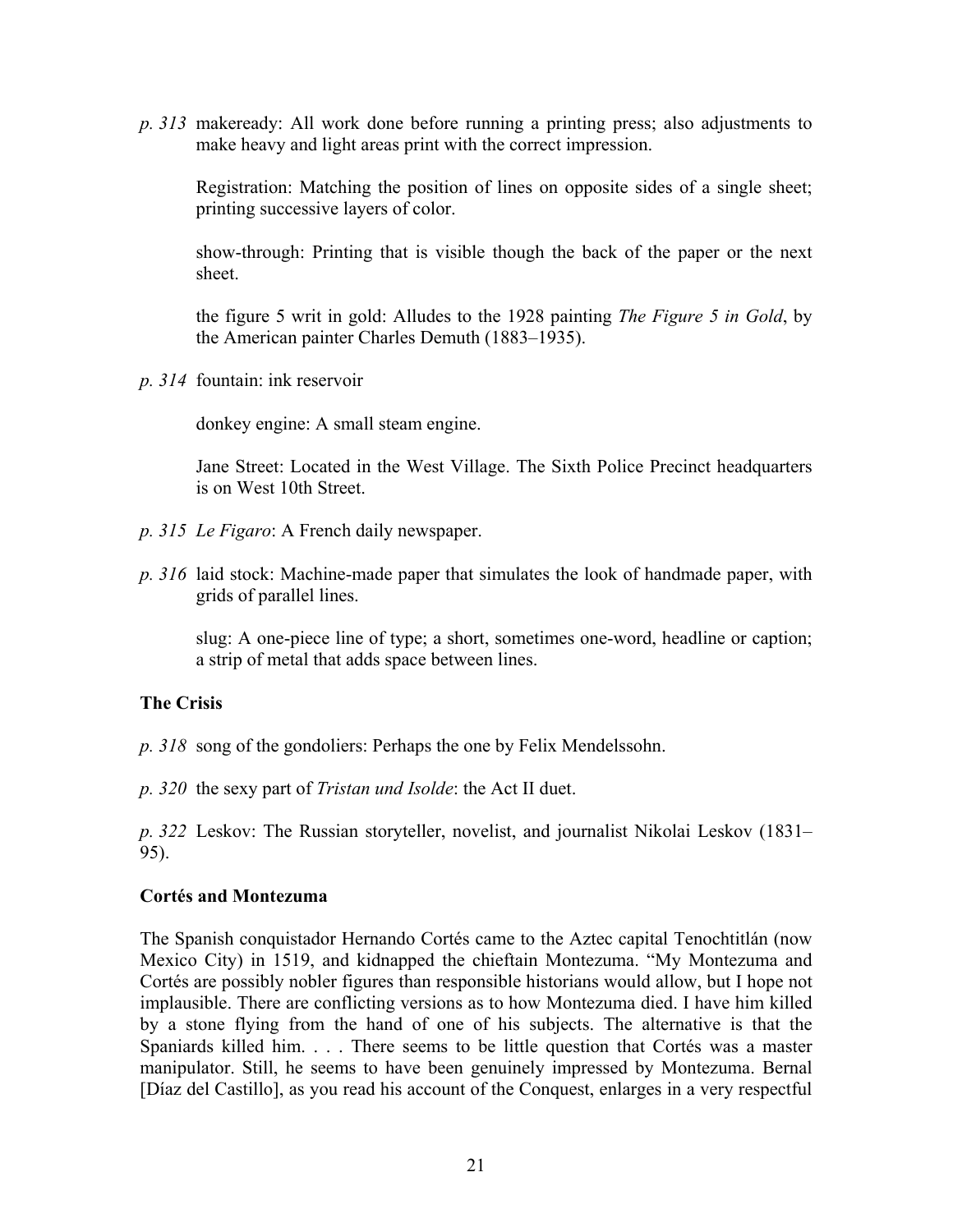way on Montezuma's qualities, as priest-king at the center of an elaborate religious/political establishment, to which Cortés was wonderfully obtuse. It's as if you marched into present-day Salt Lake City, listened politely and with interest to a concert by the Mormon Tabernacle Choir, and then whipped out your sword and claimed the state of Utah for Scientology."

—Barthelme, in a 1981 interview with J. D. O'Hara

*p. 324* Dona Mariña: The Mexican woman known as La Malinche, baptized Mariña, was Cortés's translator and mistress.

Father Sanchez: Miguel Sanchez, a Mexican priest, wrote the influential account of the Virgin of Guadalupe in 1648.

*p. 325* "roaches big as ironing boards": "If I didn't have roaches big as ironing boards in the story, I couldn't show Cortés and Montezuma holding hands, it would be merely sentimental."

—Barthelme, in a 1981 interview with J. D. O'Hara

Vera Cruz: The Cempoala Indians, enemies of the Aztecs, helped Cortés establish the coastal base he named Vera Cruz.

Cuitlahuac: Montezuma's brother and successor.

*p. 326* Juan de Escalante: Appointed captain at Vera Cruz by Cortés; killed in 1519.

Cristobál de Olid: A conquistador who tried to set himself up as ruler of Honduras; executed by Cortés.

Pedro de Alvarado: A lieutenant of Cortés's who conquered Guatemala.

de Ordás: Diego de Ordás, another of Cortés's men, later led an expedition up the Orinoco in 1531; his brother Pedro also served with Cortés.

de Tapia: Andres de Tapia, another of Cortés's conquistadors.

Proclamation of Vera Cruz: Probably Cortés's address establishing the colony in 1519. (Though in 1821, Spain's last viceroy in Mexico, Juan O'Donoju, arrived in Vera Cruz and issued a proclamation offering the country full self-government.)

*p. 329* Chalchihuitlicue: Aztec water goddess.

*p. 330* "I am the State!": Alludes to Louis XIV: "L'etat, c'est moi!"

Pitalpitoque . . . Tendile: Sent as ambassadors to Cortés.

Quintalbor: A chief who Bernal said looked like Cortés.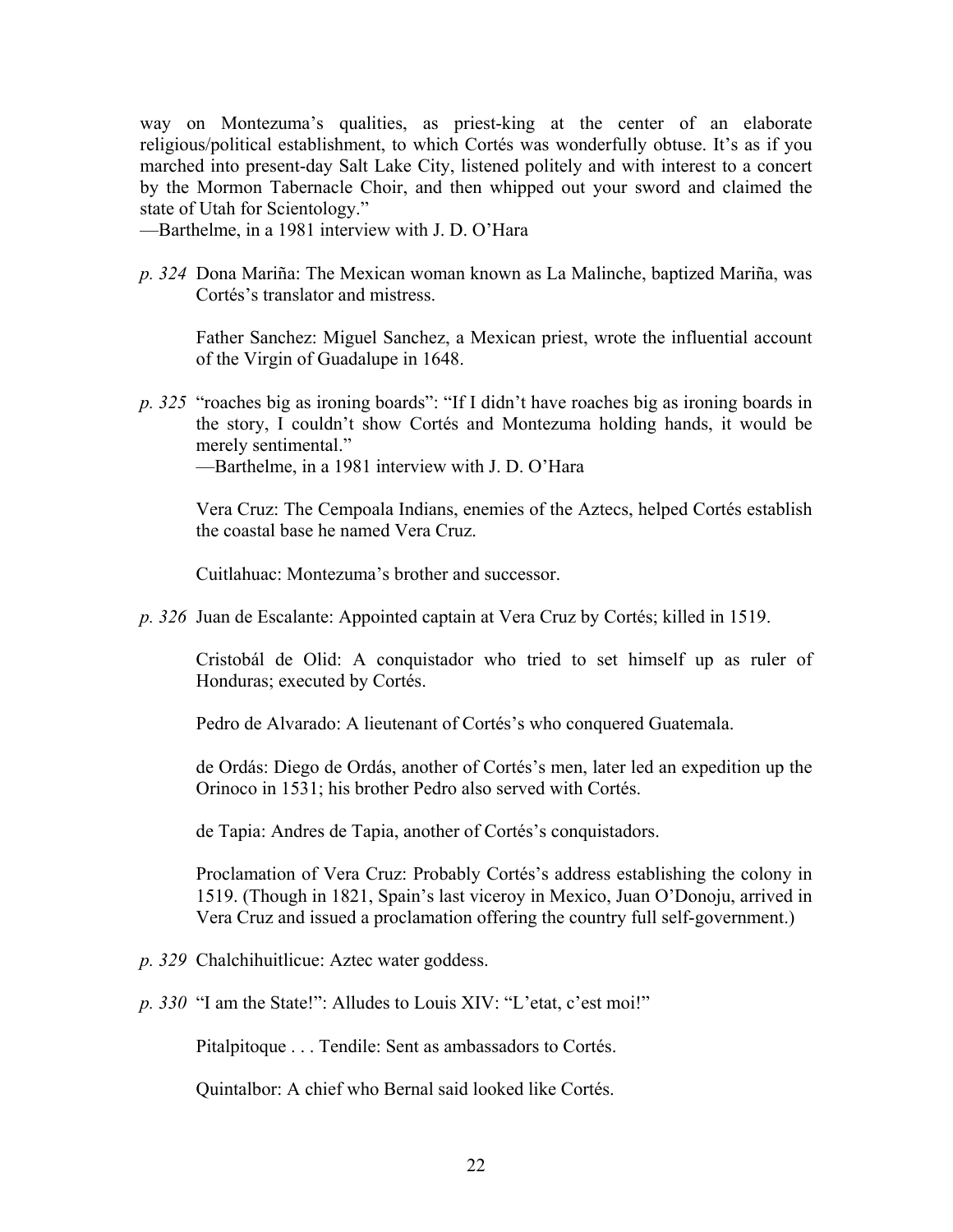## **The New Music**

"Reynolds Price in the *Times* said of my story 'The New Music' that it was about as new as the toothache. He apparently didn't get the joke, which is that there is always a new music—the new music shows up about every ten minutes. . . . 'The New Music' was originally two stories with the same characters. For the book version I added about six pages of new material, there was more to be said, and combined them. A matter of not getting it right the first time, or even the second time."

—Barthelme, in a 1981 interview with J. D. O'Hara

- *p. 332* Odysseus . . . Diomedes: The story of the theft of the Palladium comes from post-Homeric Trojan War narratives.
- *p. 334* Pool: Poole is a seaport in Dorsetshire; Pool is probably a Barthelmized Bath.

That lonesome road: Alludes to "The Lonesome Road," the 1927 pop song by Gene Austin: "Look down, look down that lonesome road/Before you travel on."

red rock: Probably alludes to Eliot's *The Waste Land*: "Only/There is shadow under this red rock,/(Come in under the shadow of this red rock)."

*p. 335* Great Lyceum: Originally, the grove in Athens where Aristotle taught.

Dark Virgin: Probably the Virgin of Guadalupe (see "Cortés and Montezuma"), but there are Black Madonnas all over the world.

*p. 337* Twi: A West African language.

Eckermann's *Conversations with Goethe*: Johann Peter Eckermann (1792–1854) was Goethe's friend, amanuensis, sounding board, and literary executor; he published his three volumes of conversations with the poet and novelist (who died in 1832) between 1836 and 1848. See Barthelme's story "Conversations with Goethe," collected in *Forty Stories*.

*p. 338* Momma didn't 'low: Alludes to the old jazz-hokum showpiece "Momma Don't Allow," in which band members solo on various disallowed instruments.

Outside: A jazz musicians' term meaning a solo outside a given tune's chord changes, or more generally, in defiance of musical convention.

old rocking chair: Alludes to Hoagy Carmichael's 1929 song "Rockin' Chair."

Eleusinian mysteries: Ancient Greek religious rites in honor of Demeter and Persephone; specific details of the rituals are unknown, but they were obviously related to springtime and fertility.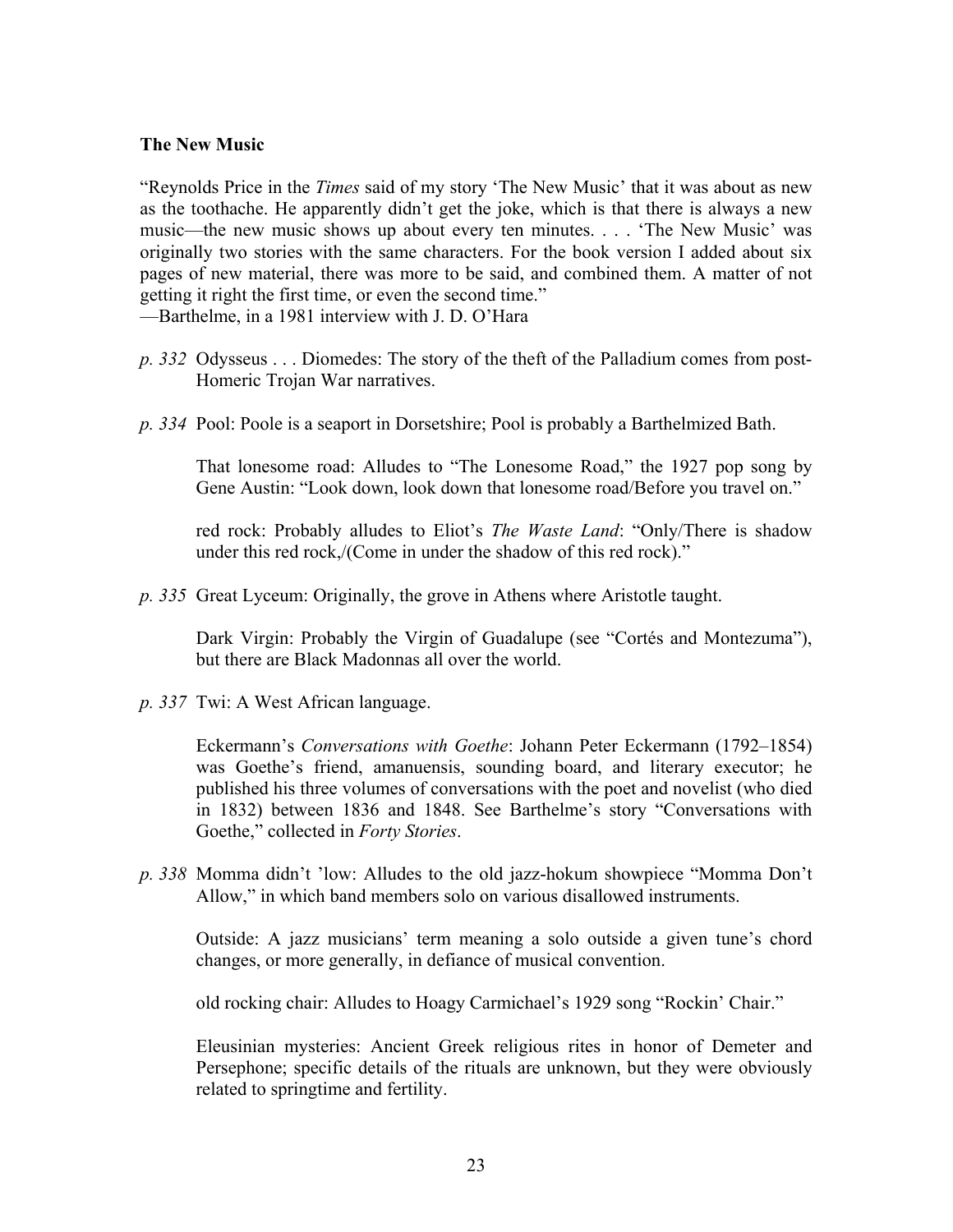the art of love: Alludes to Ovid's *Ars Amatoria*, the cycle of poems giving advice about love to Rome's young sophisticates, which probably helped cause his banishment in 8 A.D.

- *p. 339* diktats: strictures
- *p. 341* bawcock: Archaic word for "good fellow."

whom the Lord loveth He chasteneth: See Hebrews 12:6

*Un Coup de Dés*: "A Throw of the Dice," a late poem by the French symbolist Stephane Mallarmé (1842–98), which used different typefaces and tried to approximate a musical composition.

suits of lights: See note to "At the End of the Mechanical Age."

- *p. 342* krummhorn: An early double-reed wind instrument.
- *p. 343* Septuagesimal: Septuagesima is the name for the third Sunday before Lent.

Stoics, Epictetus: Stoicism was the school of ancient Greek philosophy teaching freedom from passion and desire. The late Stoic Epictetus (c. 100 A.D.) held that men should approach life as a banquet, taking only moderate portions of what is offered.

*p. 344* Propp the philosopher: Possibly an allusion to the Russian scholar Vladimir Propp (1895–1970), who adapted Russian Formalist narratology to analyze the structure of folktales. His 1928 *Morphology of the Folktale* was suppressed by the Soviet government.

unwraps the sky: Probably alludes to Dryden's "A Song for St. Cecilia's Day": "And music shall untune the sky."

#### **The Zombies**

*p. 345* "Beautiful day!" "Certainly is!": Also in "See the Moon."

Gris-Grue: A grisly and gruesome invented name.

- *p. 346* Baptism . . . Extreme Unction: The Roman Catholic Church's seven sacraments.
- *p. 347* patassas: Also batashas, Indian sweets.

houngan: A voodoo priest.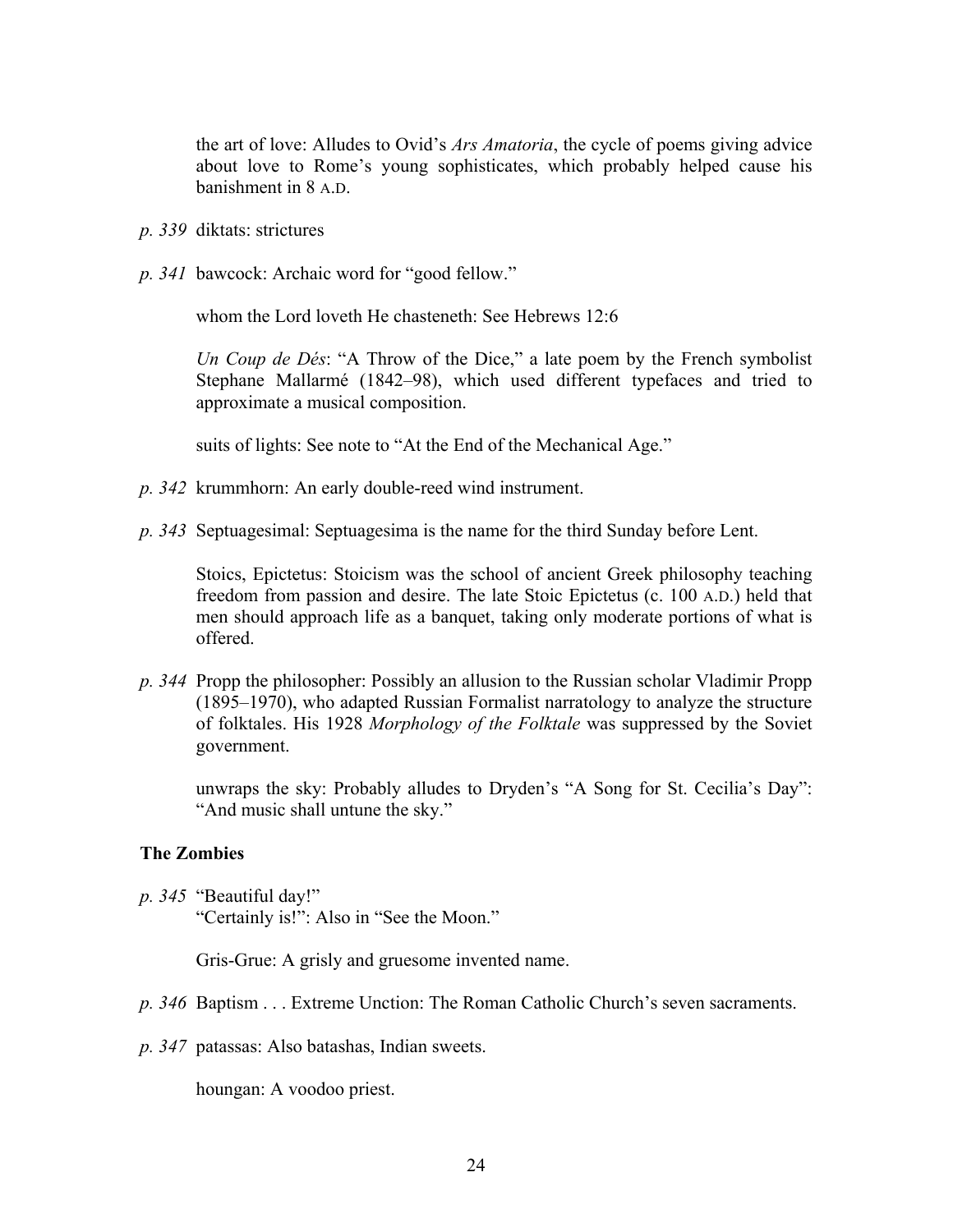*p. 348* silver sled: Possibly an evocation of the blank-eyed Marvel Comics hero Silver Surfer.

### **The King of Jazz**

*p. 349* Spicy MacLammermoor: Alludes to Sir Walter Scott's 1819 novel *The Bride of Lammermoor* and its operatic adaptation, Gaetano Donizetti's 1835 *Lucia di Lammermoor*.

Bucky . . . Greens: Refers to jazz musicians Bucky Pizzarelli, Zoot Sims, Freddie Green, George Barnes, Thad Jones, Roy Eldridge, Dexter Gordon, Jo Jones, and Willie Cook. "Greens" suggests Barthelme might have known the 1963 album *Mo' Greens Please* by organist Freddie Roach.

"Smoke": Possibly Jerome Kern's 1933 song "Smoke Gets in Your Eyes."

*p. 351* "Billie's Bounce": A 1945 Charlie Parker blues song (named for Parker's manager Billy Shaw, not singer Billie Holiday) in the key of F.

Maynard: Probably trumpeter Maynard Ferguson.

"Cream": Possibly the 1923 pop song "You're the Cream in My Coffee."

*p. 352* fumaroles: Openings in a volcano that let out steam and gases.

Mt. Katmai: A volcano in Alaska whose summit imploded in 1912.

Montane: A cool, moist zone near a timberline.

Cape Sable: Cape Sable Island is off southern Nova Scotia.

Coatimundis: Members of the raccoon family found in Central America.

*p. 353* "Flats": Possibly "Hobo Flats," written by Oliver Nelson and popularized in the 1963 recording by the organist Jimmy Smith.

#### **Morning**

*p. 354* Mowgli: The wild boy in Rudyard Kipling's *Jungle Books* (1894, 1895).

Scriabin: The mystical Russian composer Alexander Scriabin (1872–1915).

Cuisine Minceur: The light, low-fat "lean cuisine" developed in the 1970s by French chef Michel Guérard.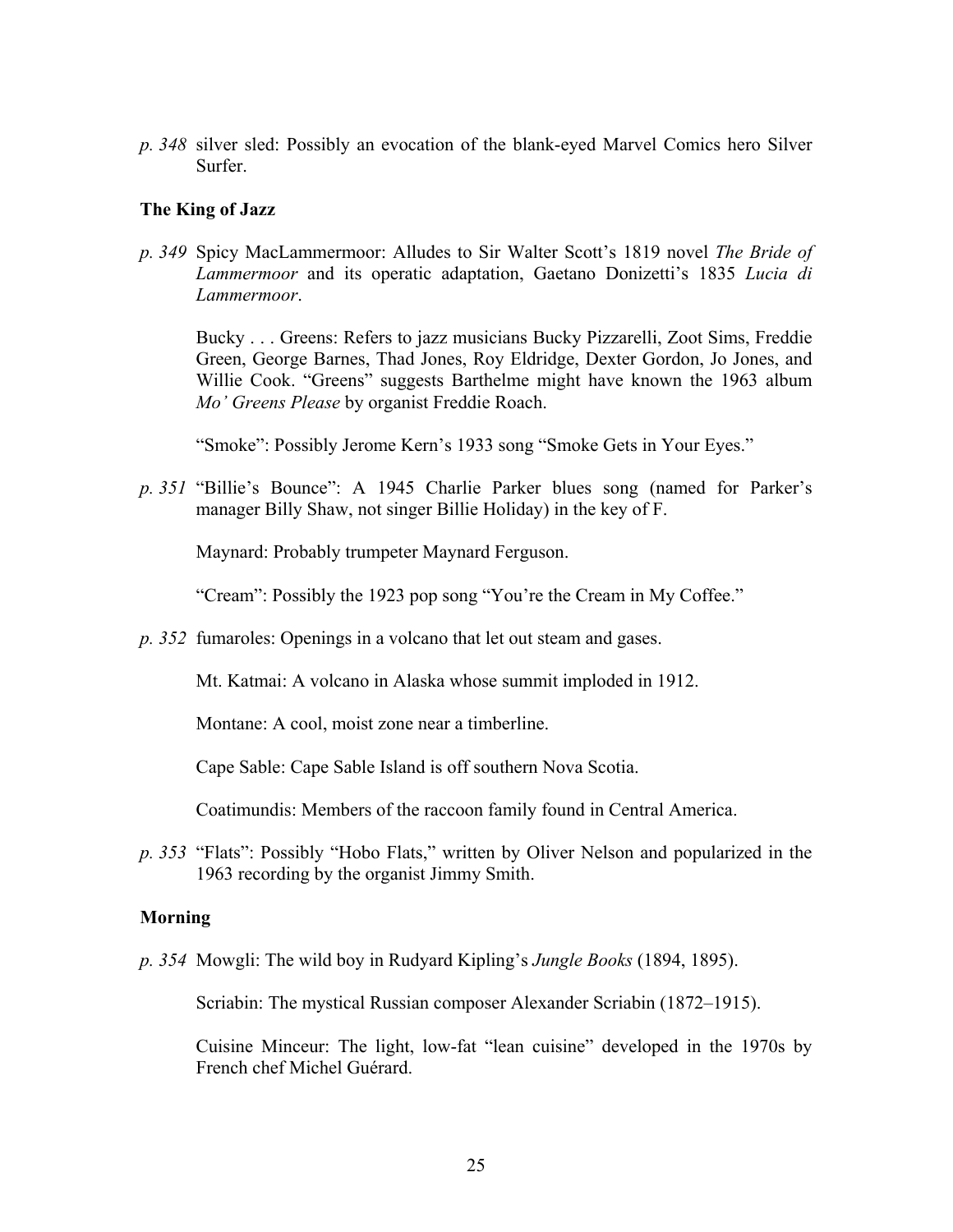- *p. 355* sunset gun: A gun ceremonially fired at sunset.
- *p. 356* Eternal Return: Nietzsche's theory, in *Also Sprach Zarathustra* (*Thus Spake Zarathustra*) (1883–85), of the endless recurrence of all possible events.

"One O'Clock Jump": The Count Basie theme song, recorded in 1937.

Bomba the Jungle Boy: A series of boys' adventure books by the pseudonymous Roy Rockwood (probably Howard Garis) that began in 1928.

Inventions & Sinfonias: J. S. Bach's 1723 keyboard works, also known as the *Two and Three Part Inventions*.

*p. 357* caracoling: A half-turn on horseback.

sunfishing: When a horse turns its body violently from side to side, turning its belly toward the sun.

ixias: South American plants of the iris family.

*p. 358* All women are mortal: In Tolstoy's *The Death of Ivan Ilyich*, the title character recalls the famous syllogism "All men are mortal, Caius is a man, therefore Caius is mortal."

## **The Death of Edward Lear**

"Charming into ferocious, Edward Lear into King Lear."

—Barthelme, in a 1981 interview with J. D. O'Hara

The nonsense poet and artist Edward Lear died in San Remo on the Italian Riviera on January 30, 1888, at 2:30 A.M. The style and tone of this story may derive from a reminiscence by Henry Strachey of a visit to the aged in Lear in 1882. Lear's actual death is described by his biographer Susan Chitty in *That Singular Person Called Lear*: "Dr. Hill Hassall and the Rev. H. S. Verschoyle . . . were with him on the night of 29 January, 1888. Mrs. Hassall was also present until midnight when her husband requested her to leave, 'fearing the last scene might be too much for me.' Lear by then was sinking into unconsciousness, recognizing nobody, 'the good, great heart simply slowly ceasing to beat.' Half an hour after midnight Lear called Guiseppe and commended himself, not to God, but to his friends. 'I feel that I am dying,' he said (in Italian). 'You will render me a sacred service in telling my friends and relations that my last thoughts were for them.' Two hours later he died peacefully."

*p. 359* Old men must die: Prologue to "Becket."

For men may come: From "The Brook."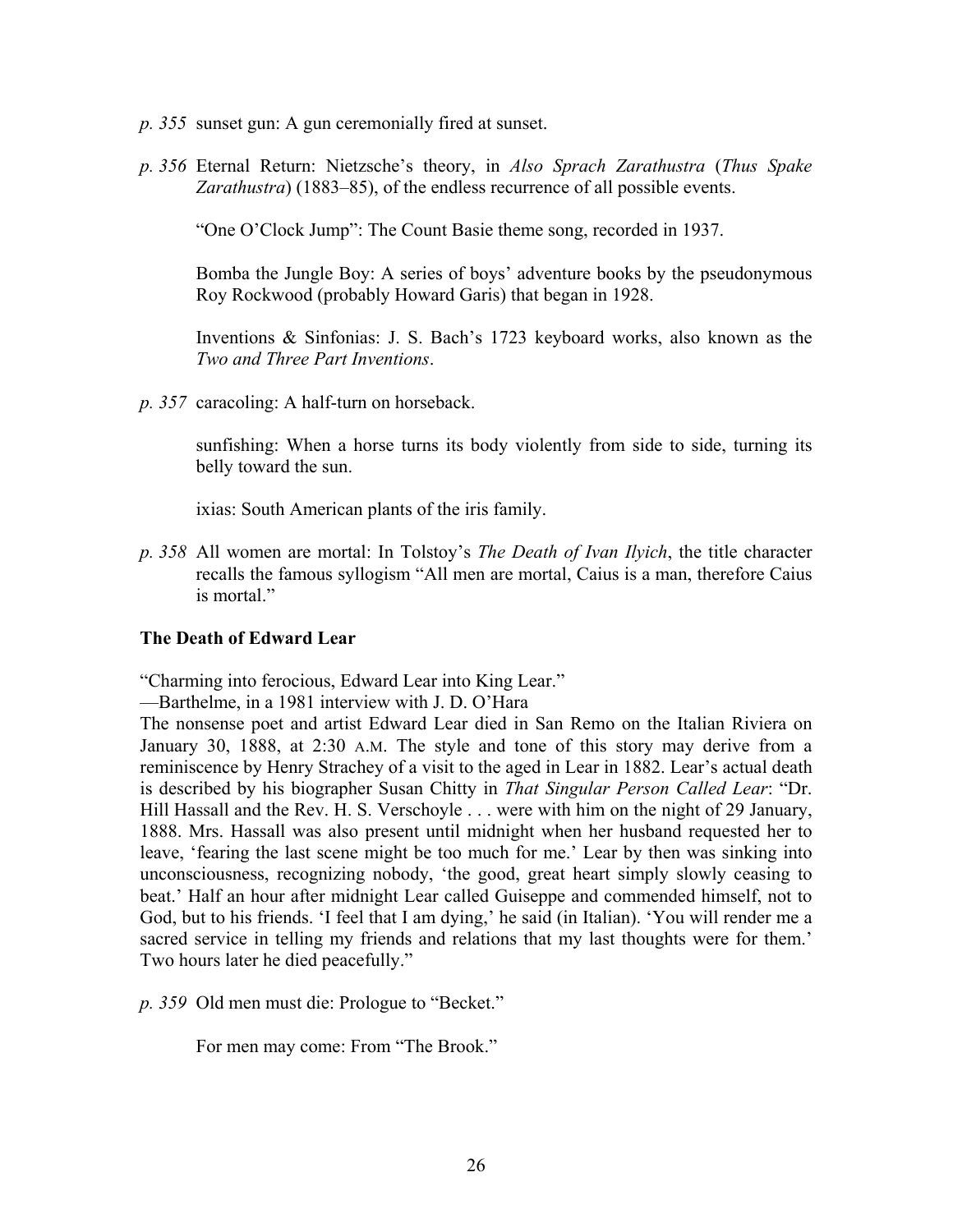- *p. 360* Giuseppe Orsini: Chitty says that at first "Lear had not cared for him, insisting that he looked like Daniel O'Connell and was smelly to boot . . . But Guiseppe had advantages. He was a pigeon-fancier and soon populated the terrace with twelve of them." Mr. Lear now sang a text of Tennyson's in a setting of his own—see Strachey: "Mr. Lear was by temperament melancholy . . . In the evenings he often sang . . . His voice had gone, but the refinement and expression were remarkable. Unfortunately, his playing was by ear, so that many of the really beautiful songs he composed were lost. One such still haunts me, the words, Tennyson's 'In the Gardens at Swainston,' were set to most touching and appropriate music."
- *p. 361* an enormous oil . . . depicting Mount Athos: See Strachey: "Downstairs he had a gallery lighted from the top, which had many beautiful water-colours along the walls, and one great canvas of Mount Athos, which seemed finished, but which he was always making experiments upon in white chalk."

## **The Abduction from the Seraglio**

"Another story I did came from an assignment that I had given a class, which was to do a version of Mozart's *Abduction from the Seraglio*. I had set it up in such a way that they had to make certain changes in the situation, so I got interested in these, and I did it myself."

—Barthelme, in a 1981 interview with Jo Brans.

In the 1782 opera, the hero Belmonte abducts his fiancée Constanza from the harem of the Pasha Selim.

- *p. 363* Butler building: A prefab metal building from the Butler Manufacturing Company of Kansas City.
- *p. 364* the art of the possible: Alludes to German chancellor Otto von Bismarck (1815– 98): "Politics is the art of the possible."

Happy dust: cocaine

*p. 365* River Oaks: Located near Dallas-Fort Worth.

*Texas Observer*: The daily newspaper published in Austin.

*p. 366* Temple, Texas: Located in central Texas, between Waco and Austin.

#### **On the Steps of the Conservatory**

a loaf or a fish: see Matthew 15

Coushatta Indian: The Coushatta tribe lived in Georgia, Alabama, Mississippi, Louisiana, and Texas.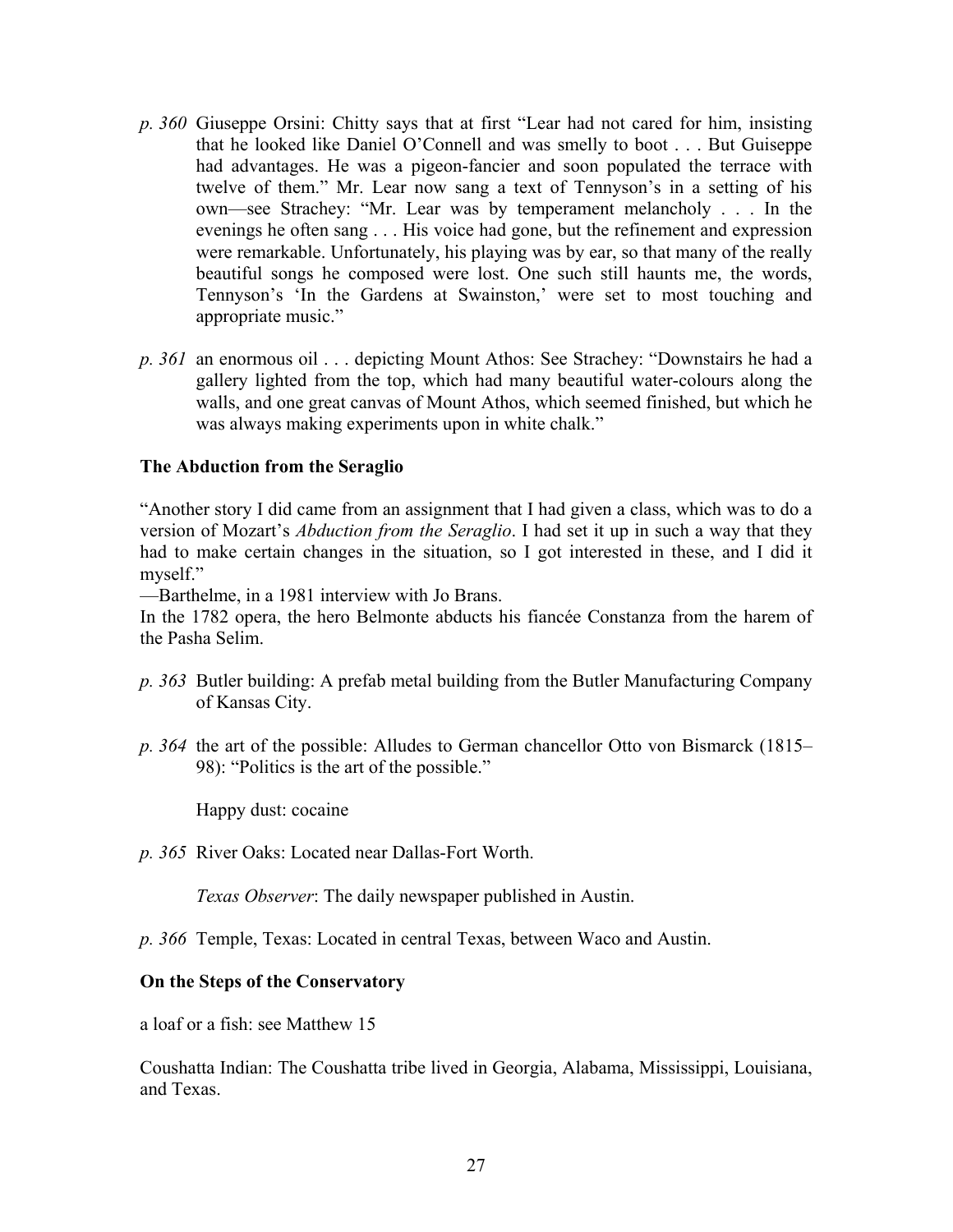## **The Leap**

In his *Concluding Unscientific Postscript to the Philosophical Fragments* (1846), Kierkegaard rejects the notion of a ladder of logical steps to spiritual certainty in favor of a "leap of faith" toward the Absolute.

*p. 374* the wine of possibility: See Kierkegaard's 1843 *Either/Or*: "What wine is so sparkling, what so fragrant, what so intoxicating, as possibility!"

cank: An old thieves' term meaning silent; also a British Midlands dialect term meaning to chat or gossip.

- *p. 375* "I think that I shall never see": From Joyce Kilmer's 1913 poem "Trees."
- *p. 376* Alice Babs: The Swedish singer (born Alice Nilson, in 1924) who toured the United States in the early '60s with a jazz trio called the Swe-Danes and collaborated with Duke Ellington, who called her "a composer's dream."

Sweet Emma Barrett: The New Orleans pianist and singer (1897–1963), called the Bell Gal because she wore bells on her garters.

*Das Lied von der Erde*: "The Song of the Earth": Gustave Mahler's 1909 symphonic work that set translations of Chinese poems for two singers to music.

multiplying as per instruction: See Genesis 1:28.

in doubtless electronic ongoing all-seeing everlasting congress assembled: Alludes to the headline of the *Declaration of Independence*: "A Declaration by the Representatives of the United States of America in General Congress Assembled."

*p. 377* Cardinal Spellman: Francis Cardinal Spellman (1889–1967), Archbishop of New York and a conservative churchman who supported the Vietnam War.

Leibniz: The German philosopher Gottfried Liebnitz (1646–1716) who believed in a "pre-established harmony" of matter and spirit.

William of Ockham: The English scholastic philosopher (ca. 1285–1349) who held that abstractions were not valid knowledge and that reasoning must be based on empirical evidence.

Maimonides: Also known as Moses ben Maimod (1135–1204), the Jewish philosopher and physician whose *Guide to the Perplexed* (1190) attempts to reconcile Judaism and Aristotelian rationalism.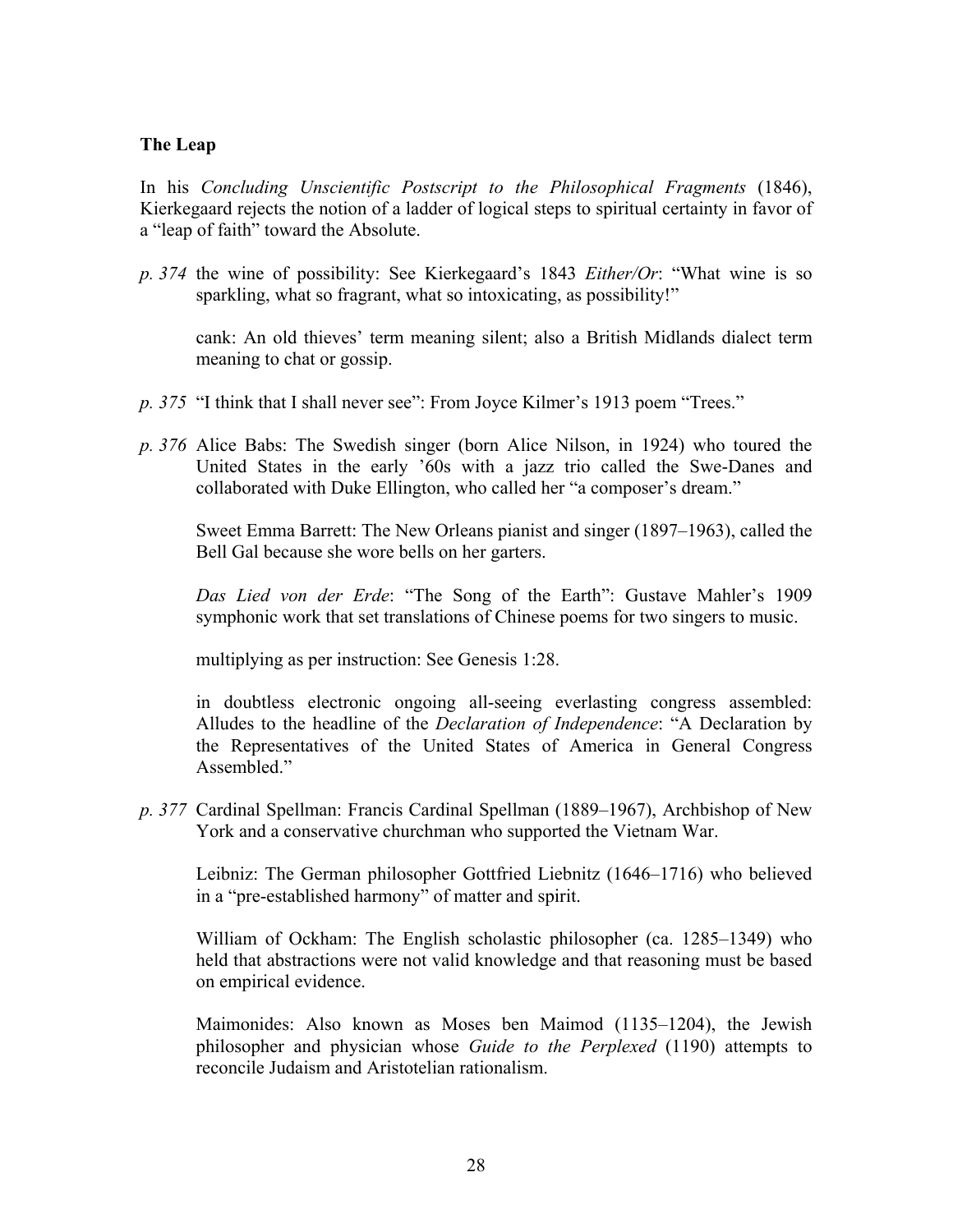The Vienna Circle: The group of philosophers active in Vienna in the 1920s and '30s, including Moritz Schlick, Otto Neurath, and Rudolf Carnap. They were influenced by Wittgenstein (see note to "See the Moon") and instrumental in promoting logical positivism, the school of thought which holds that ideas and concepts depend upon language.

The Frankfurt School: The group of eclectic post-Marxist philosophers and social scientists based in Frankfurt in the 1920s, including Theodor Adorno, Walter Benjamin, Max Horkheimer, and Herbert Marcuse.

Manichaeus: Also known as Mani (215–76), the Persian philosopher who taught that humanity embodies a primal struggle between light and darkness and that the material world is the realm of Satan.

Peirce: The American philosopher and logician Charles Sanders Peirce (1839– 1914) who applied scientific principles to philosophical method; a founder of pragmatism and a precursor of modern semiotics.

Occasionalism: The theory of the French philosopher Nicholas Malebranche (1638–1715) that spirit and matter, mind and body, interact only by the continuous intervention of God.

self-slaughter: See note to "Daumier."

*p. 378* preen glands: Oil-secreting glands near the base of a bird's tail.

We hang  $\ldots$  boils below us: Probably evoking the Puritan divine Jonathan Edwards's 1741 sermon "Sinners in the Hands of an Angry God": "The God that holds you over the pit of hell, much as one holds a spider, or some loathsome insect over the fire, abhors you . . . You hang by a slender thread, with the flames of divine wrath flashing about it, and ready every moment to singe it, and burn it asunder."

*p. 379* Purity of heart is to will one thing: The title of an 1847 discourse by Kierkegaard.

Walkin' my baby back home: Title of a 1930 pop song written by Roy Turk and Fred Ahlert; a hit recording for both Nat King Cole and Johnny Ray in 1952.

#### **Aria**

In a 1981 interview with Jo Brans, Barthelme identifies this piece as "a woman's monologue."

*p. 381* Man Mountain Dean: Stage name of bearded, overall wearing, three hundredpound professional wrestler/movie actor Frank Simmons Leavitt (1891–1953).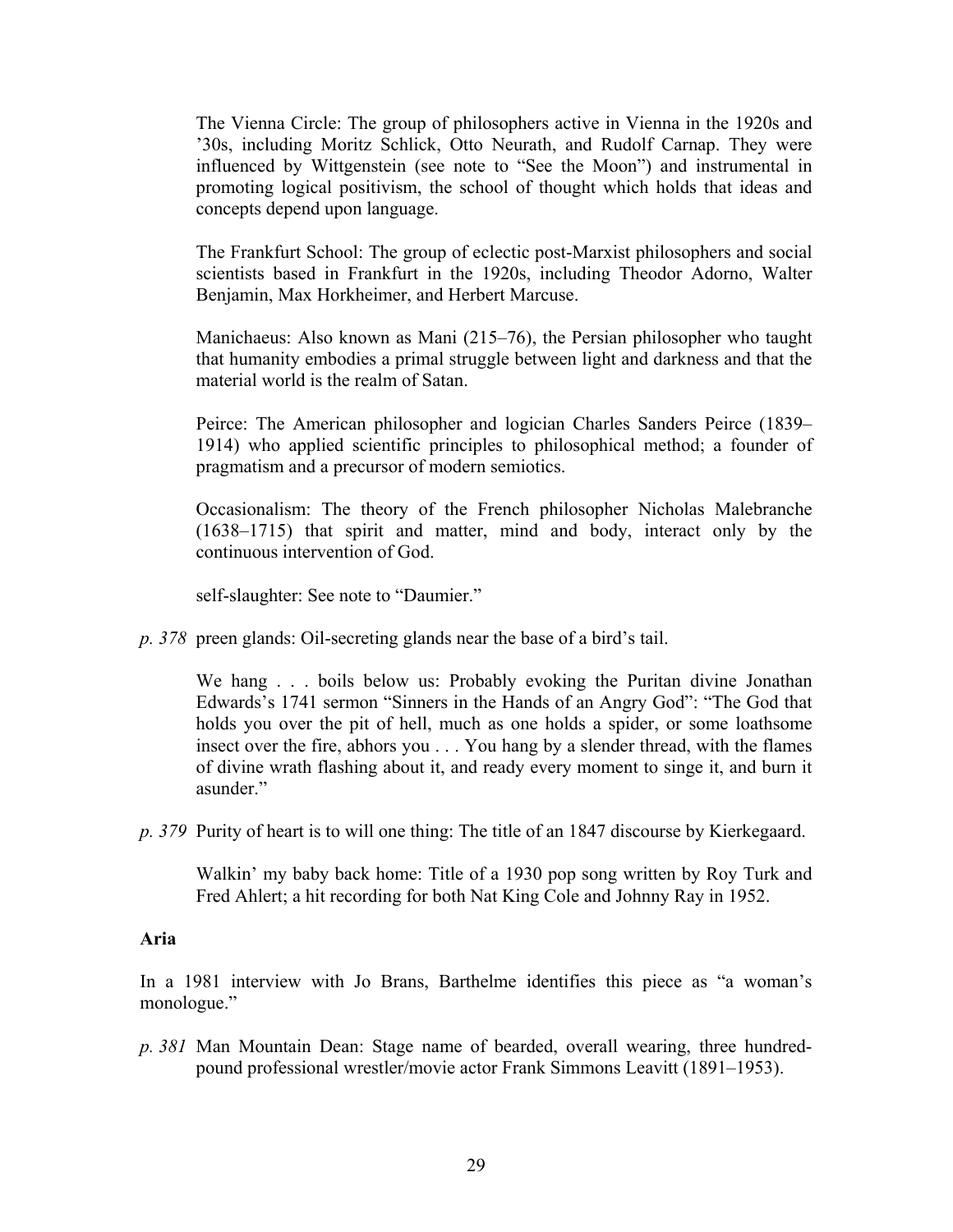the salt losing its savor: See Matthew 5:13: "Ye are the salt of the earth: but if the salt have lost his savor, wherewith shall it be salted?"

the fowls of the air: See Matthew 6:26–8: "Behold the fowls of the air: for they sow not, neither do they reap, nor gather into barns, yet your heavenly father feedeth them."

*p. 382 williwaw*: A sudden cold wind in far northern or southern latitudes; a state of turmoil (also, the title of a 1946 novel by Gore Vidal).

Sunderland pink: A glossy metallic pink luster glaze used in nineteenth-century England.

*p. 383* Malraux: French novelist and critic André Malraux (1901–76), much concerned with the ennoblement of mankind

## **The Emerald**

- *p. 388* Two hundred a week and found: Plus food and lodging.
- *p. 389* mage: magician
- *p. 390* Merano: Located in northern Italy, near the Swiss and Austrian borders.

Carthusian: An order of monks sworn to silence and who wore hair shirts.

*p. 392* Antwerp: A center for the trade in diamonds and other precious stones.

Thalers: Silver coins issued by old German states.

- *p. 394* gotch eye: In animals, especially horses, one eye that doesn't set in focus with the other.
- *p. 399* Lily the media person: Barthleme wrote several satirical pieces under the name of Lily McNeil.
- *p. 400* bryony: A vine that has large roots, as does the mandrake.
- *p. 401* imperator: emperor

sepsis: infection

- *p. 402 Ab ovo*: Latin, "from the egg."
- *p. 403* Ya Ya Oil: A magic oil to increase fertility and potency.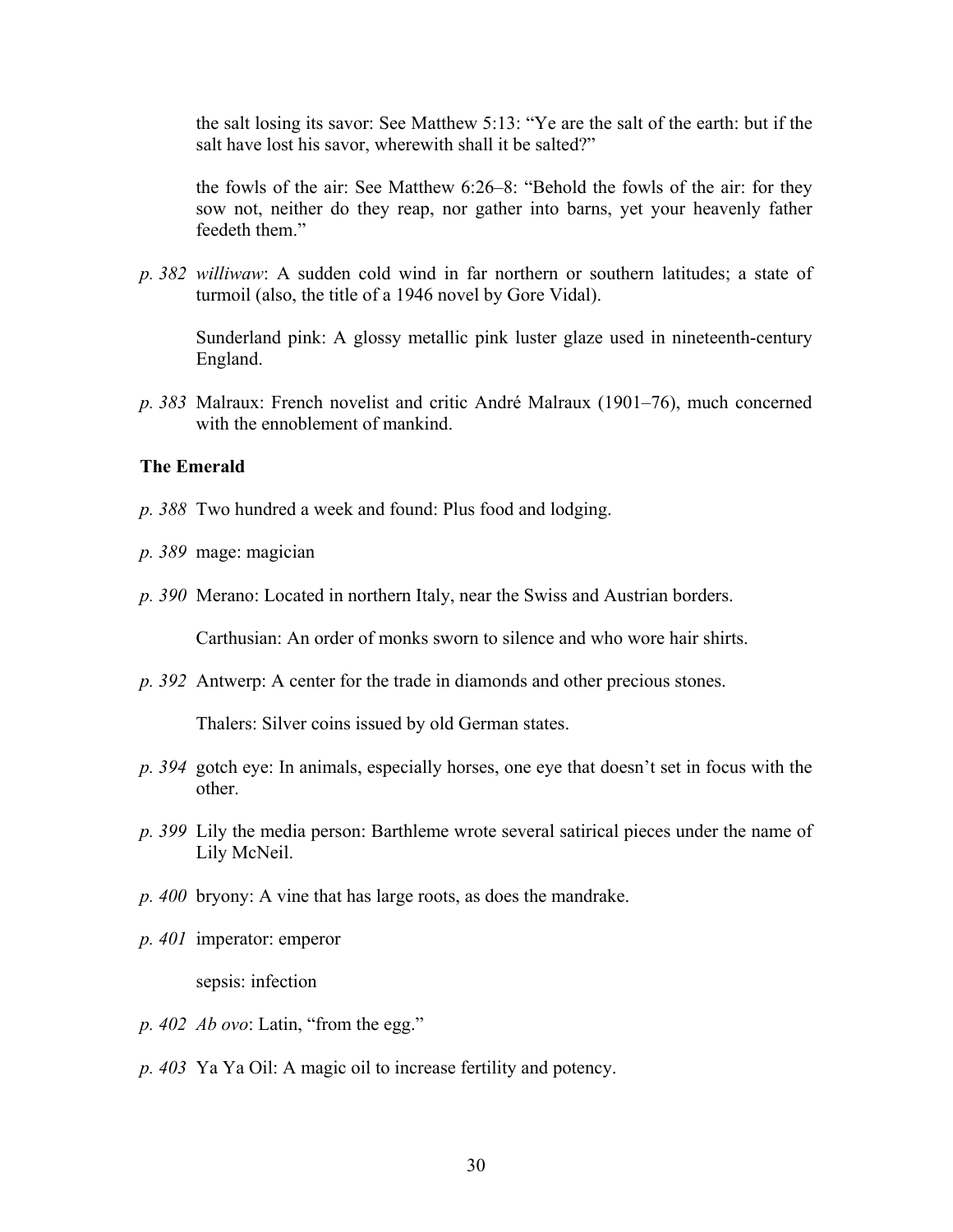Anger Oil: Used to turn away someone's anger.

Lost & Away Oil: Used to get rid of someone (includes dirt from a crossroad).

Confusion Oil: Used to bring confusion to those working against you.

Weed of Misfortune: Used to make your enemies lose everything they own.

War Water: Iron rust suspended in water; break a bottle over an enemy's doorstep to bring strife and sorrow.

Understand, ye sons of the wise . . . crieth out to you!: From the *Golden Tractate* of the legendary alchemist Hermes Trismegistus.

Dwale: Another name for belladonna or deadly nightshade.

Orris: A European iris whose root is powdered; used in love potions.

Mote: Archaic word for "may."

come-alongs: Small winchlike hand tools using steel cables; used for pulling objects.

*p. 404* Aldrin, Endrin, Lindane, Diedtrin: hazardous pesticides

1, 1, 2, 2-tetracholoroethylene: PCE, a toxic dry-cleaning solvent.

*p. 405* gollywobbles: heebie-jeebies

it was a dark and stormy night: From the notorious first sentence of Edward George Bulwer-Lytton's 1830 novel *Paul Clifford*: "It was a dark and stormy night; the rain fell in torrents—except at occasional intervals, when it was checked by a violent gust of wind . . ."

paxwax: Dialect term for the ligament at the back of the neck in many mammals, which helps support the head.

- *p. 408* Ghost Dances: Late nineteenth-century American Indians performed these dances to reunite with friends and family in the spirit world.
- *p. 411* spodumenes: Lithium aluminum silicate, a gemstone.

sardonyx: A banded variety of quartz.

peridots: Green gemstones, also called olivine.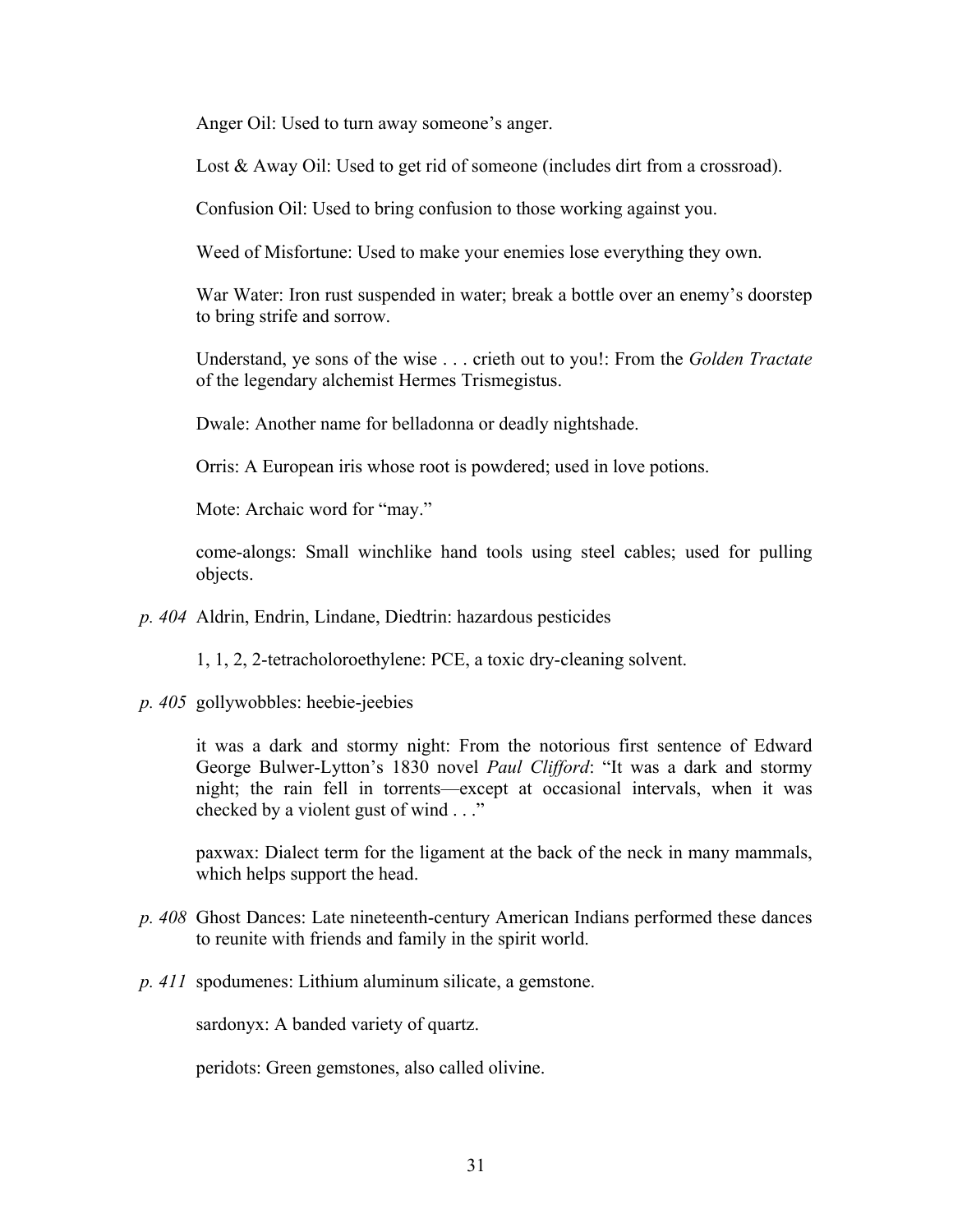padparadscha sapphire: A pink-orange sapphire.

chrysoberyls: A class of gemstones that includes alexandrite, which changes color from green to violet-red, and cat's eye.

cabochons: Highly polished, convex unfaceted gemstones.

# **How I Write My Songs**

- *p. 413* as Kipling said: Possibly an evocation of his lines from "L'Envoy," carved above the entrance to the Gallery of Modern Art in Columbus Circle (see note to "The Balloon"): "Each for the joy of the working, and each, in his separate star,/Shall draw the Thing as he sees It, for the God of Things as They Are!"
- *p. 415* "If the good Lord's willin' and the creek don't rise": Folksy catchphrase used by both Hank Williams and Tennesse Ernie Ford.
- *p. 416* da da da da *da*/Whomp, whomp: In his 1955 recording of "Mannish Boy," Muddy Waters uses this instrumental refrain and pronounces "man" as "mane."

## **The Emperor**

"I've just done a piece about a Chinese emperor, the so-called First Emperor, Ch'in Shih Huang Ti. This came directly from my wife's research for a piece she was doing on medical politics in Chinatown—she had accumulated all sorts of material on Chinese culture, Chinese history, and I began picking through it, jackdawlike. This was the emperor who surrounded his tomb with that vast army of almost full-scale terra-cotta soldiers. . . . The scale of the discovery gives you some clear hints as to the size of the man's imagination. . . . I got a sense of the emperor hurrying from palace to palace, I gave him two hundred some-odd palaces, scampering, almost, tending to his projects, intrigues, machinations. He's horribly, horribly pressed for time, both actually and in the sense that many of his projects are strategies against mortality. The tomb itself is a strategy, as is his imposition of design on the lives of his people, his specifications as to how wide hats shall be and so forth. 'The Emperor' might be considered as another version of the story I did about Cortés and Montezuma, and both as footnotes to *The Dead Father*, another emperor."

—Barthelme, in a 1981 interview with J. D. O'Hara

*p. 424* Hsu Fu: Sent by the First Emperor to sail westward; his supposed grave is in Japan.

Ching K'o: Attempted to assassinate the future First Emperor.

- *p. 425* celadon: Chinese pottery with a greenish glaze.
- *p. 426* picul: A large unit of weight, about 133 pounds.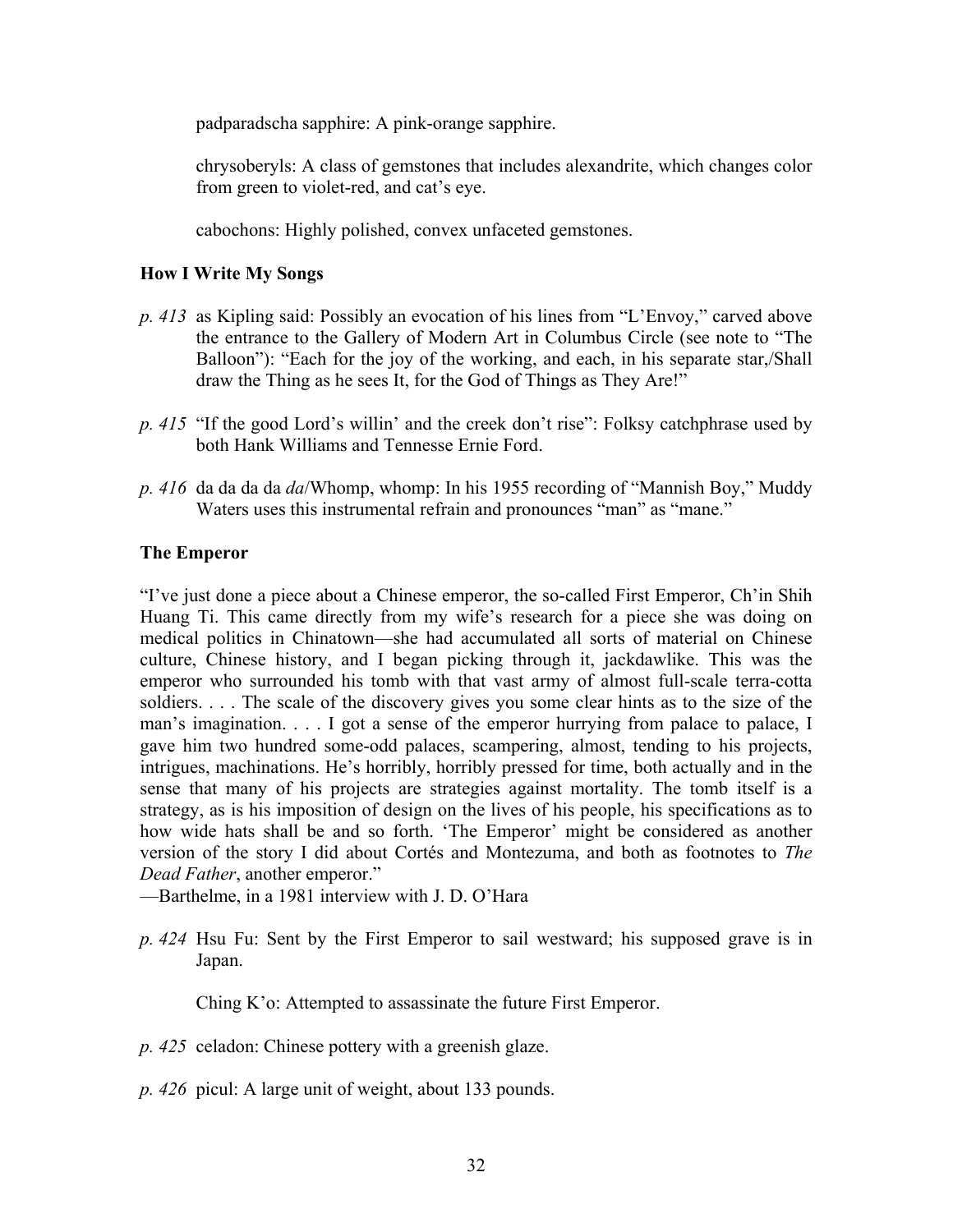Kirin Gate: Probably alludes to the popular Japanese beer.

## **Thailand**

*p. 428* Krian War . . . Chorwon Valley: See note to "See the Moon."

Mekong: Thai rum

Gilda: Refers to the 1946 film in which Rita Hayworth sings "Put the Blame on Mame" in a low-cut dress.

on the side of a hill: See note to "See the Moon."

- *p. 430* DivArty: Division Artillery
- *p. 431* Brooke Medical Center: The Army medical center at Fort Sam Houston.

OD: olive drab

*Requiescat in pace*: Latin for "may he rest in peace."

### **Heroes**

- *p. 434* a clear glass . . . darkly: See 1 Corinthians 13:12: "Now we see through a glass, darkly."
- *p. 435* like blind men feeling the iceberg: Alludes to the Indian fable of the blind men describing various parts of an elephant.
- *p. 437* "You shall not crucify . . . cross of gold": From the speech by William Jennings Bryan (1860–1925) at the 1896 Democratic Convention in Chicago, against retaining the gold standard for currency.

#### **Bishop**

*p. 438* John Frederick Peto: American still-life painter (1854–1907); discovered by the art historian Alfred Frankenstein in the 1940s.

William Michael Harnett: Harnett (1848–92) was a better-known still-life painter championed by Frankenstein.

*p. 441* Henry Fonda as Colonel Thursday: In John Ford's 1948 film *Fort Apache*.

Robert Young: The has-been actor did TV commercials for Sanka.